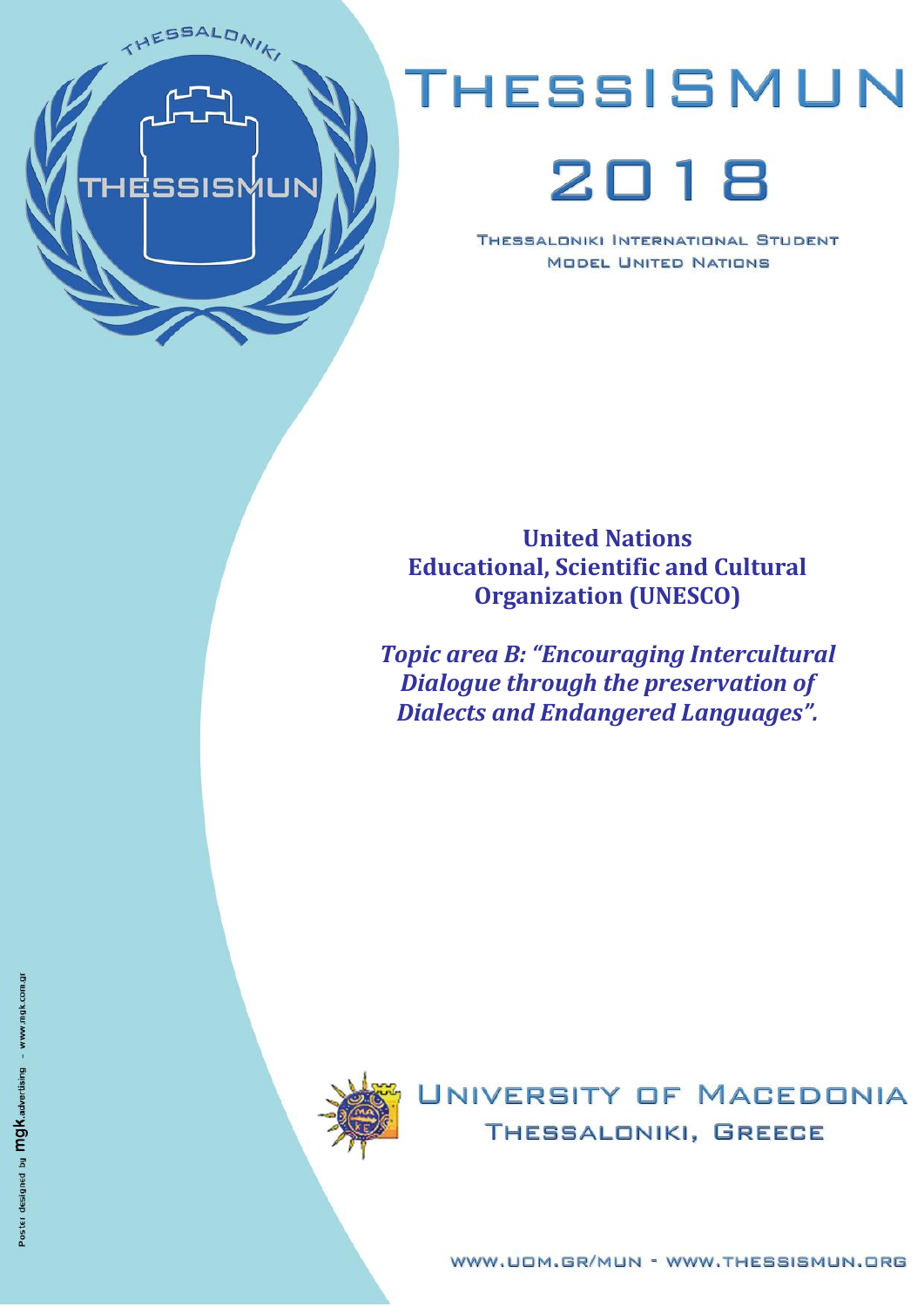

## *Topic area B: "Encouraging Intercultural Dialogue through the preservation of Dialects and Endangered Languages".*

| <b>Table of contents</b>                                                |
|-------------------------------------------------------------------------|
|                                                                         |
|                                                                         |
|                                                                         |
|                                                                         |
|                                                                         |
|                                                                         |
| 6.1. The <i>Declaration of Vienna</i> and Programme of Action12         |
|                                                                         |
| 6.3. The Convention for the Safeguarding of the Intangible Cultural     |
| 6.4. The Recommendation on the Promotion and Use of Multilingualism and |
| 6.5. The European Charter for Regional or Minority Languages14          |
| 6.6. Framework Convention for the protection of national minorities14   |
|                                                                         |
|                                                                         |
|                                                                         |
|                                                                         |
|                                                                         |
| 7.5. Endangered Languages and the 2030 Agenda for Sustainable           |
|                                                                         |
|                                                                         |
|                                                                         |
|                                                                         |
|                                                                         |

© 2018 by University of Macedonia, Thessaloniki, Greece, for Thessaloniki International Student Model United Nations. All Rights Reserved. **www.thessismun.org**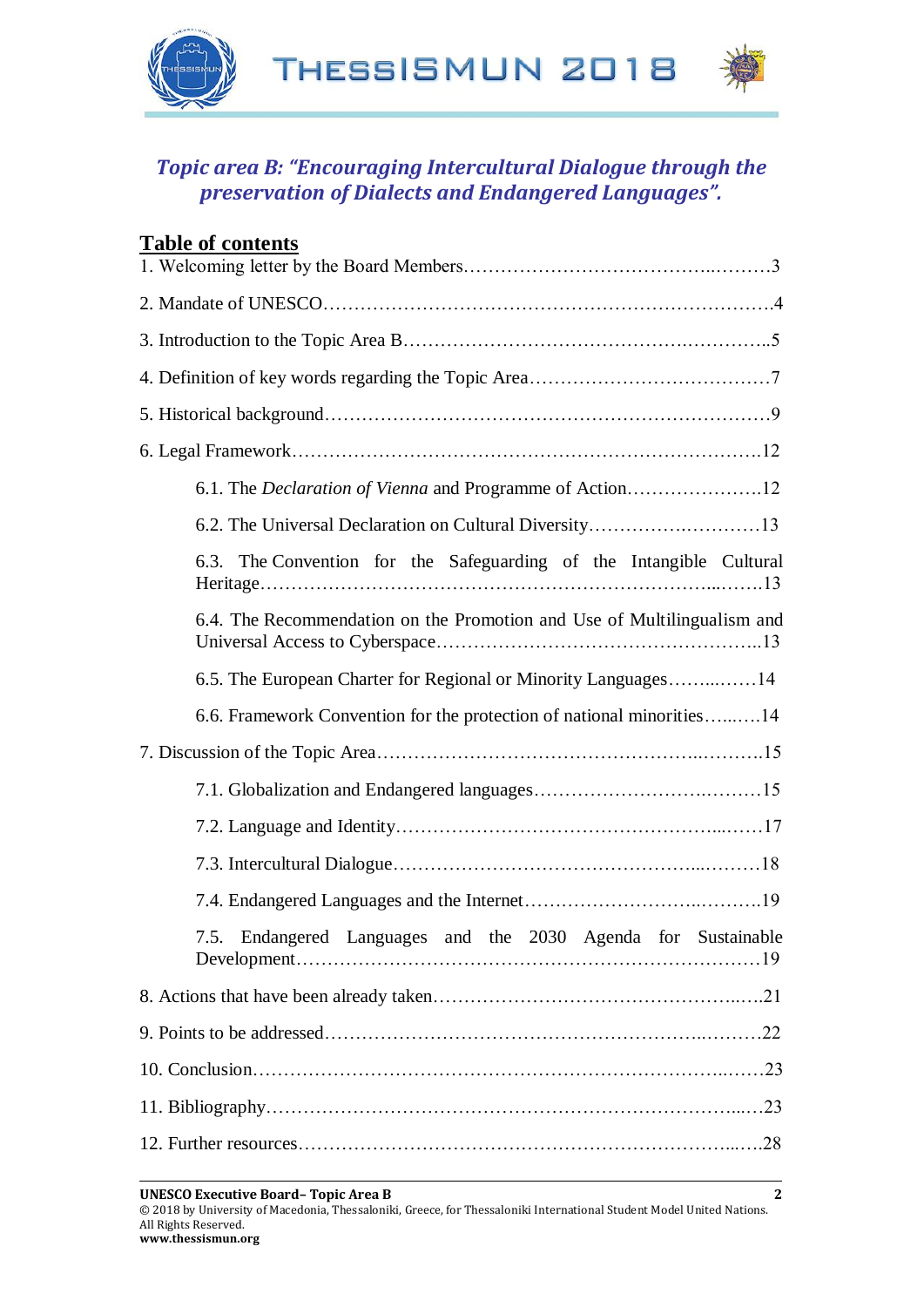THESSISMUN 2018





## **1. Welcoming letter by the Board Members**

Dear delegates,

It is an honor to officially welcome you to ThessISMUN 2018, which is going to be held in Thessaloniki from 11th to 15th of April, and more specifically to the UNESCO Executive Board. It is our utmost pleasure and privilege to serve as your Board and we are looking forward to our interaction, communication and cooperation, prior and during the debates of our Committee. Our task can be characterized as challenging, since we are going to elaborate on two important contemporary issues that have to be efficiently and comprehensively addressed.

Our first agenda item focuses on the "prevention of violent extremism through education". Violent extremism is one of the most prevalent and contemporary issues that the international community faces nowadays. Education can play a vital role in tackling violent extremism worldwide. Thus, security measures along with deterring solutions could be efficient towards eradicating extremism; an educated individual is less likely to join an extremist group or commit acts of terrorism. That is the reason for which practical solutions with an educational direction need to be implemented by UNESCO.

Regarding topic area B, the issue of endangered languages in the context of promoting intercultural dialogue is of utmost importance in today's society. Language as an integral part of culture needs to be preserved in order for the cultural singularity of its speakers' to be a part of a continuously globalized international community. The issue of endangered languages and dialects is as contemporary as ever, given the fact that it is becoming increasingly difficult for minorities and indigenous peoples to ensure the linguistic continuation of their communities, as new generations cease to speak their mother tongues and instead choose to learn more widespread languages, contribute to the cultural expense of their own. However, one should bear in mind that extinct languages are a loss for the international community, since they carry along a unique cultural heritage, a distinctive viewpoint of the world and knowledge that cannot be retrieved after their extinction.

As a result, the upcoming sessions are going to give all of us a unique opportunity; the opportunity to combat crucial issues, always contemplating that diplomacy, cooperation, respect for everyone, accurate information and honest dialogue are the keys to success. A decent start, shall be the review of your study guides as a stepping stone for expanding your research, as we urge you to thoroughly research on the Topics, study your country's policy, start brainstorming on possible solutions and proposals, as well as passionately raise your voice. Do not hesitate to contact us for your possible queries!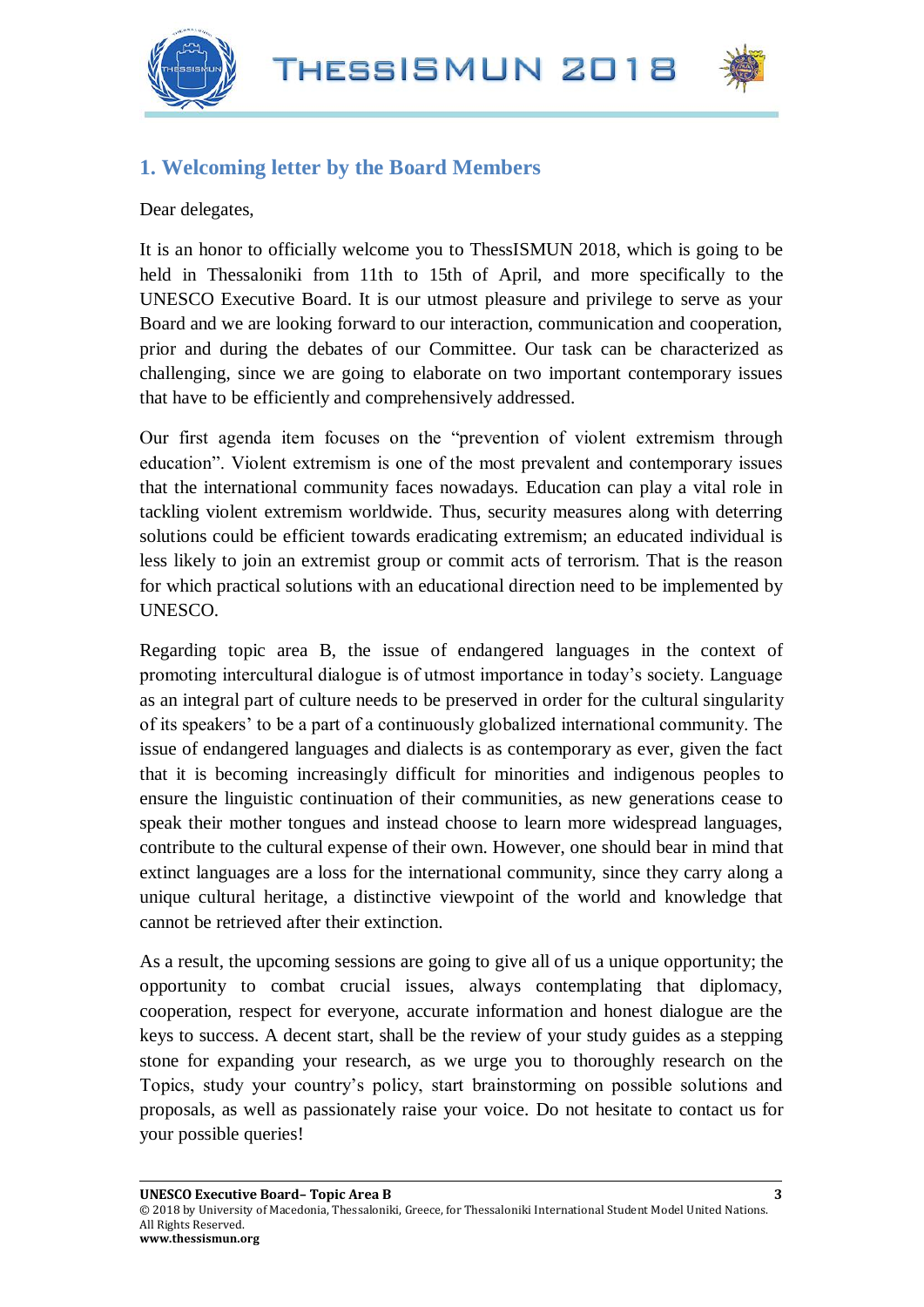



Best regards,

The UNESCO Executive Board Presidency.

## **2. Mandate of UNESCO**

Nowadays, our world is facing and has to deal with different economic and humanitarian crises, the United Nations and more specifically, United Nations Educational, Scientific and Cultural Organization (UNESCO), continue to set goals and achieve them by working hard towards the protection of fundamental human rights and freedoms. UNESCO's mission is to enable people to create and use knowledge for just and inclusive societies, and of course in order to build long-lasting peace worldwide.<sup>1</sup> As stated in Article 1 of its Constitution, the organization's main purpose is "*to contribute to peace and security by promoting collaboration among the nations through education, science and culture in order to further universal respect for justice, for the rule of law, and for the human rights and fundamental freedoms, which are affirmed for the peoples of the world, without distinction of race, sex, language or religion, by the Charter of the United Nations*".<sup>2</sup>

UNESCO pursues its objectives through five major programs: education, natural sciences, social and human sciences, culture and communication/information. Projects sponsored by UNESCO include literacy, technical, and teacher-training programs, international science programs, the promotion of independent media and the freedom of press, regional and cultural history projects, the promotion of cultural diversity, translations of world literature, international cooperation agreements to secure the world's cultural and natural heritage and to preserve human rights, and attempts to bridge the worldwide digital divide. It is also a member of the United Nations Development Group.<sup>3</sup>

Bearing all the above into consideration, UNESCO's aim is "to contribute to the building of peace, the eradication of poverty, sustainable development and intercultural dialogue through education, the sciences, culture, communication and information". Other priorities of the organization include attaining quality Education for All and lifelong learning, addressing emerging social and ethical challenges,

© 2018 by University of Macedonia, Thessaloniki, Greece, for Thessaloniki International Student Model United Nations. All Rights Reserved.

 $\overline{\phantom{a}}$ 

<sup>1</sup>Unesco.org. (2018). *About us | United Nations Educational, Scientific and Cultural Organization*. [online] [Accessed 4 Jan. 2018]. Available from: [http://www.unesco.org/new/en/social-and-human](http://www.unesco.org/new/en/social-and-human-sciences/about-us/)[sciences/about-us/](http://www.unesco.org/new/en/social-and-human-sciences/about-us/)

<sup>&</sup>lt;sup>2</sup> UNESCO. (2018). *Learning to Live Together*. [online] [Accessed 4 Jan. 2018]. Available from: <https://en.unesco.org/themes/learning-live-together>

<sup>&</sup>lt;sup>3</sup>["UNDG Members".](https://web.archive.org/web/20110511144047/http:/www.undg.org/index.cfm?P=13) United Nations Development Group. Archived from [the original](http://www.undg.org/index.cfm?P=13) on 11 May 2011. Retrieved 8 August2011.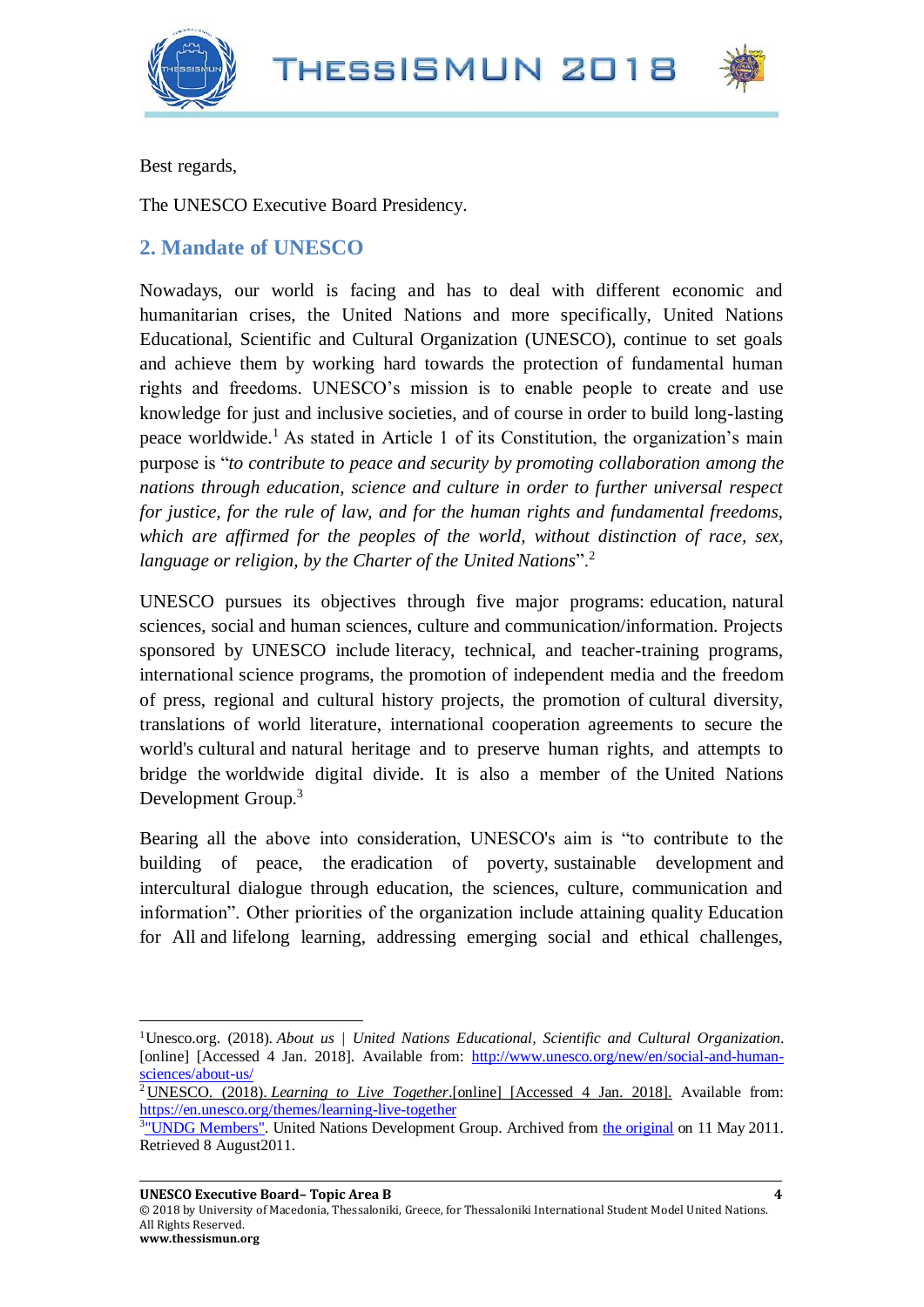

l



fostering cultural diversity, a culture of peace and building inclusive knowledge societies through information and communication.<sup>4</sup>

To sum up, UNESCO is one of the organizations, in which current global issues are discussed and may be solved by efficient solutions proposed by skilled and educated people, in respect of all Treaties and the existing legal framework, especially the documents concerning the respect of human rights.

## **3. Introduction to the Topic**

Language preservation is the effort to prevent languages from becoming unknown. There are different factors that can put a language in danger of becoming extinct. One is the fact that a language is no longer being taught to the children of a community, or at least to a large number of its children. In most of these cases, the remaining fluent speakers of the language are generally the older members of the community, and when they pass on, the language dies with them. Child speakers are not enough to ensure the survival of a language. If the children who do speak the language are relocated to another region where it is not spoken, it becomes endangered.

Political and military turmoil can also endanger a language. When people are forced from their homes into new lands, they may have to learn the language of the new area to adapt, and they end up losing their own. Likewise, when a country or territory is successfully invaded, the population may be forced to learn the invader's language.

A language can also become associated with a lower social class. In this instance, parents will encourage their children to speak the language used more often in order to distance themselves from the perceived lower class. Within one or two generations of this occurrence, the language can easily be lost.

Focusing on a language's significance, it reflects the culture and tradition of its people. Through language people build, understand and express their emotions, intentions and values, confirm social relations, and transmit cultural and social expressions and practices. Thus, language is a determining factor of cultural identity for diverse groups and individuals. It is an inherent part of who we are. Most importantly, it embodies their way of thinking, way of feeling as well as sense of value. In other words, a language has the power to determine one's way of thinking. Therefore, the loss of a language has significant meaning. When one is deprived of his/her own language, one has to give up his/her own way of thinking. If people were forced to use the same language, this would lead to uniformity in thinking. Multilingualism is one of the most essential elements for the further evolution of our

<sup>4</sup>[UNESCO • General Conference; 34th; Medium-term Strategy, 2008–2013; 2007"](http://unesdoc.unesco.org/images/0014/001499/149999e.pdf) (PDF). Retrieved 8 August 2011.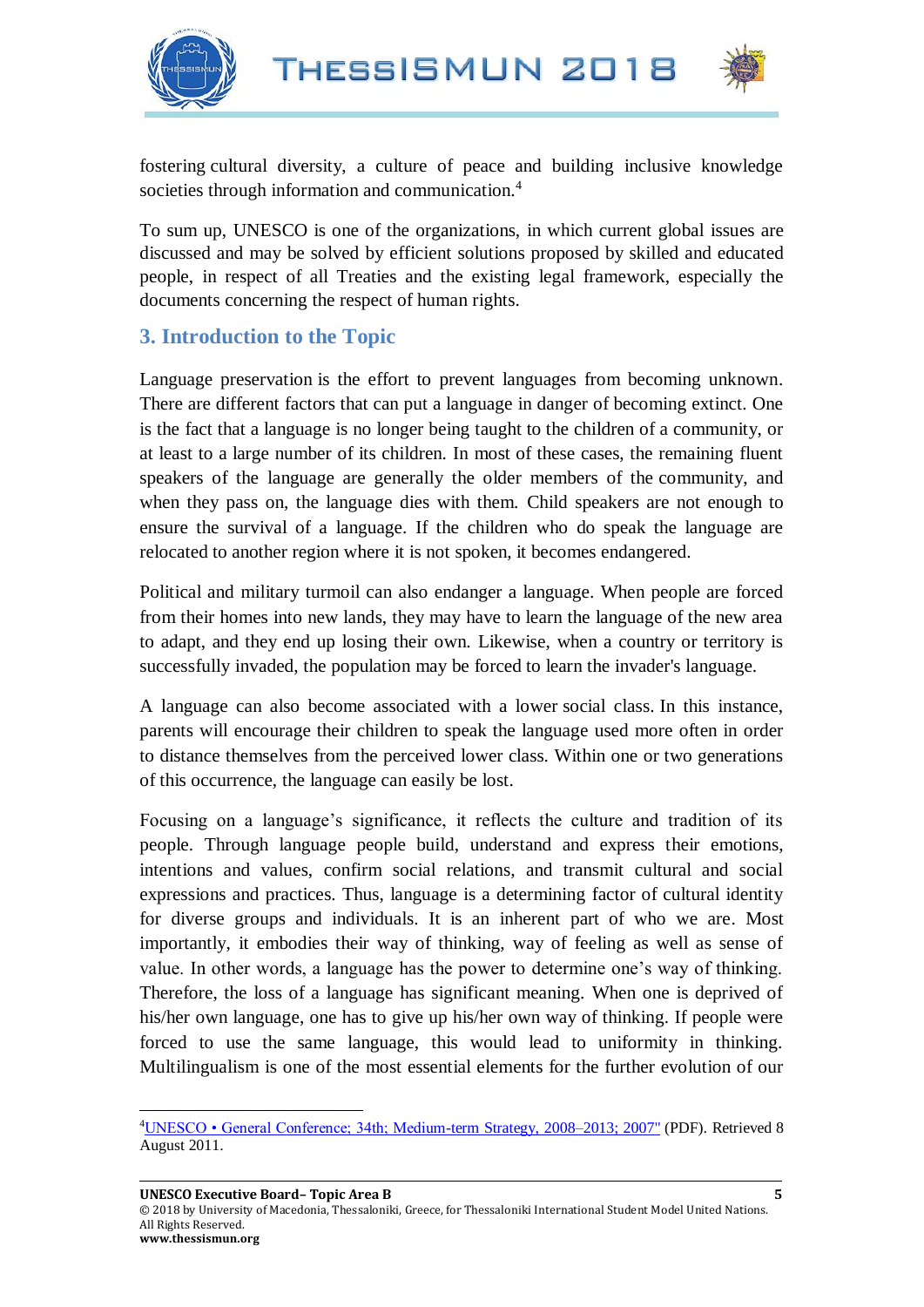





society. Civilization can advance only in societies that different cultures coexist. The variety of cultures gives birth to new wisdom and serves as a foundation for innovative human thinking. Advanced information technology has accelerated globalization, and the world has become smaller. The increased opportunities for access to information via internet are widely welcomed, as it is expected to benefit developing and developed countries. However, globalization is posing a threat to multilingualism. As more and more people rely on major languages which are used on the online services, minority languages are on the verge of disappearing. Indeed, there is a study which warns that more than 50% of the 7,000 languages spoken in the world may vanish within decades.<sup>5</sup>

In recent years, globalization has progressed in all fields of politics, economy, and society. For example, in the economic sector, business activities that cross borders and freely access markets around the world are significantly affecting the global economy. Mutual exchange of culture and values beyond borders has heightened interest in countries with different languages, societies, cultures, and religions. It has opened the door to gaining knowledge and experiences. At the same time, it is necessary to possess advanced language capabilities and to be trained in communications technology, such as IT, in order to benefit from globalization. At this point, only a part of the worldwide population has these abilities. The truth is that around the world there are 770 million people aged above 15, who are illiterate.<sup>6</sup> The disparity between those who can adapt to globalization and those who cannot will likely widen even more.

While languages have always been susceptible to the political, socio-economic and cultural pressures of more influential language communities (as in the case of the marginalization or eclipse of vernacular languages in the context of European colonialism), today's pressures are impacting with increasing force on all communities as a consequence of globalization and the far-reaching communication developments accompanying it. In opening up previously self-enclosed societies and subjecting some minority languages to increasing competition, globalization and urbanization are major factors in contemporary patterns of linguistic erosion — the bulk of today's languages being far from equal in the face of these developments and the most vulnerable among them being threatened with rapid extinction.

Linguists believe that a large percentage of the world's languages are likely to disappear in the course of the 21st century. While the precise number of languages

**UNESCO Executive Board– Topic Area B 6**

© 2018 by University of Macedonia, Thessaloniki, Greece, for Thessaloniki International Student Model United Nations. All Rights Reserved.

 $\overline{\phantom{a}}$ 

<sup>5</sup> Unesdoc.unesco.org. (2018). [Accessed 19 Jan. 2018] [online] Available at: [http://unesdoc.unesco.org/images/0018/001831/183170E.pdf.](http://unesdoc.unesco.org/images/0018/001831/183170E.pdf)

<sup>6</sup> Unesdoc.unesco.org. (2018). [Accessed 19 Jan. 2018][online] Available at: <http://unesdoc.unesco.org/images/0018/001831/183170E.pdf>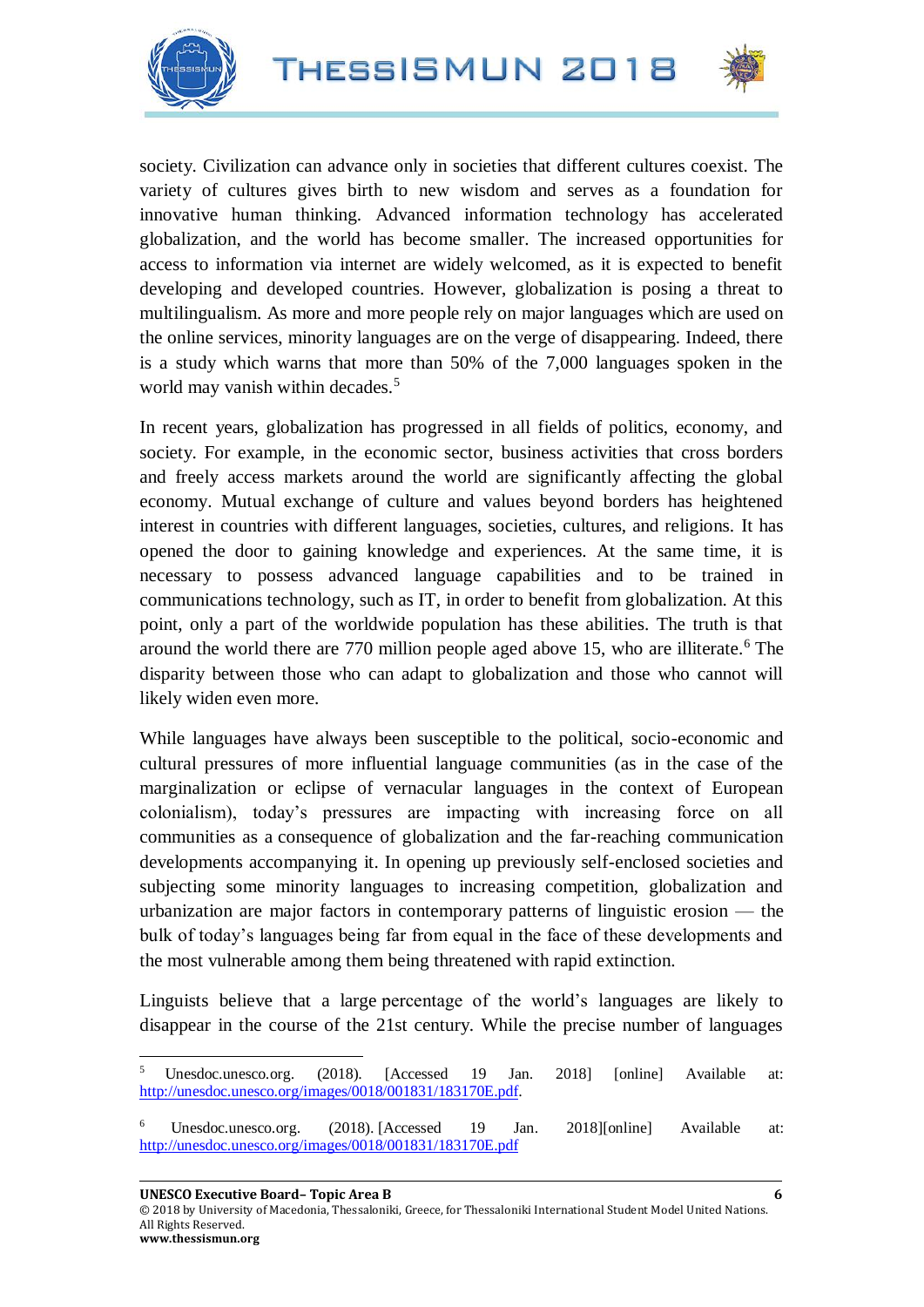



spoken in the world today is disputed, inventories such as the Ethnologue (which is the most authoritative resource on world languages, trusted by academics and Fortune 500 companies) and Linguasphere put the total at somewhere between 6,000 and 8,000. Half of the existing languages are spoken by fewer than 10,000 people, and one such language is said to be disappearing every two weeks.<sup>7</sup>

## **4. Definition of key words regarding the Topic Area**

**a) Language**: While there have been many definitions of language, one that indeed sums up its most distinctive elements is the following: "Language is a system of conventional spoken, manual, or written symbols by means of which [human](https://www.britannica.com/topic/human-being) beings, as members of a [social group](https://www.britannica.com/topic/social-group) and participants in its [culture,](https://www.merriam-webster.com/dictionary/culture) express themselves. The functions of a language include [communication,](https://www.britannica.com/topic/communication) the expression of [identity,](https://www.britannica.com/topic/personal-identity) [play,](https://www.britannica.com/topic/play-behaviour) imaginative expression, and [emotional](https://www.britannica.com/topic/emotion) release".<sup>8</sup>

**b) Endangered Language**: "A language is endangered when its speakers cease to use it in fewer and fewer domains, and use less its registers and speaking styles, or stop passing it on to the next generation. No single factor determines whether a language is endangered, but UNESCO experts have identified nine factors that should be considered together. These are: 1) intergenerational language transmission, 2) absolute number of speakers, 3) proportion of speakers within the total population, 4) shifts in domains of language use, 5) response to new domains and media, 6) availability of materials for language education and literacy, 7) governmental and institutional language attitudes and policies including official status and use, 8) community members' attitudes towards their own language, and 9) amount and quality of documentation".<sup>9</sup>In labeling a language as endangered, it is imperative that one takes into account the variations of this meaning. UNESCO has adopted the following categorization of the different degrees of endangerment: "vulnerable", "definitely endangered", "severely endangered", "critically endangered", and "extinct". $10$ 

© 2018 by University of Macedonia, Thessaloniki, Greece, for Thessaloniki International Student Model United Nations. All Rights Reserved.

 $\overline{\phantom{a}}$ 7 Ibid.

<sup>8</sup>Britannica Encyclopedia. *Language Definition, Characteristics and Change* [online] 2017. Available from[: https://www.britannica.com/topic/language\[](https://www.britannica.com/topic/language)Accessed 24 December 2017]

<sup>9</sup> UNESCO*. Frequently Asked Questions on Endangered Languages* [online] 2017 [Accessed 28 November 2017]. Available from: [http://www.unesco.org/new/en/culture/themes/endangered](http://www.unesco.org/new/en/culture/themes/endangered-languages/faq-on-endangered-languages/)[languages/faq-on-endangered-languages/](http://www.unesco.org/new/en/culture/themes/endangered-languages/faq-on-endangered-languages/)

<sup>10</sup>UNESCO. *Atlas of Languages in Danger* [online] 2017 [Accessed 30 November 2017] Available from: [http://www.unesco.org/new/en/culture/themes/endangered-languages/atlas-of-languages-in](http://www.unesco.org/new/en/culture/themes/endangered-languages/atlas-of-languages-in-danger/)[danger/](http://www.unesco.org/new/en/culture/themes/endangered-languages/atlas-of-languages-in-danger/)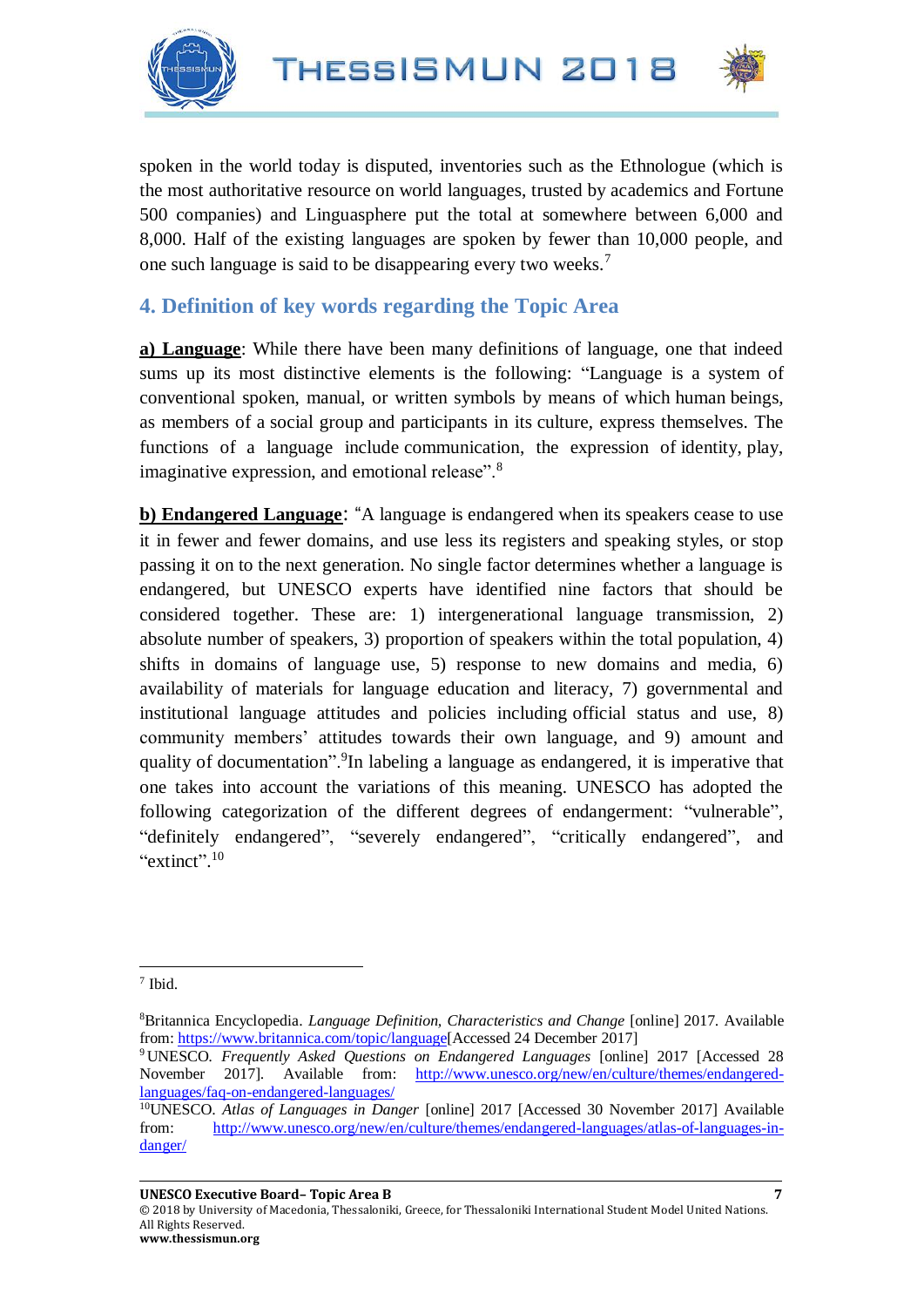



**c) Dialect**: A form of a language, which people speak in a [particular](https://dictionary.cambridge.org/dictionary/english/particular) [part](https://dictionary.cambridge.org/dictionary/english/part) of a [country,](https://dictionary.cambridge.org/dictionary/english/country) and differentiates from the others because of [containing](https://dictionary.cambridge.org/dictionary/english/contain) some different words and [grammar.](https://dictionary.cambridge.org/dictionary/english/grammar)<sup>11</sup>

**d) Culture**: While there is no consensus concerning the definition of culture and it has created controversy, one, commonly used way of describing it is the following: "Culture is that complex whole, which includes knowledge, beliefs, arts, morals, laws, customs, and any other capabilities and habits acquired by a human as a member of society" (Edward Tylor, 1871). The term sub-culture is used to refer to minority cultures within a larger dominant culture.<sup>12</sup>

**e) Intercultural Dialogue**: "Equitable exchange and dialogue among civilizations, cultures and peoples, based on mutual understanding and respect and the equal dignity of all cultures is the essential prerequisite for constructing social cohesion, reconciliation among peoples and peace among nations."<sup>13</sup>

**f) Globalization**: While the international academic community has concluded in a variety of definitions and has usually debated on what globalization actually is, Anthony Giddens briefly described it as follows: "Globalization can be defined as the intensification of worldwide social relations, which link distant localities in such a way that local happenings are shaped by events occurring many miles away and vice versa".<sup>14</sup>When examining globalization, one must keep in mind that it is a multidimensional process characterized by:

- The acceptance of a set of economic rules for the entire world designed to maximize profits and productivity by universalizing markets and production, and to obtain the support of the state with a view to making the national economy more productive and competitive;
- technological innovation and organizational change centered on flexibilization and adaptability;
- the expansion of a specific form of social organization based on information as the main source of productivity and power;
- the reduction of the welfare state, privatization of social services, flexibilization of labor relations and weaker trade unions;

 $\overline{\phantom{a}}$ <sup>11</sup> Cambridge Dictionary. *Dialect Meaning* [online]. 2017. [Accessed 30 November 2017] Available from[: https://dictionary.cambridge.org/dictionary/english/dialect](https://dictionary.cambridge.org/dictionary/english/dialect)

<sup>12</sup> UNESCO. *Cultural Diversity*. [online]. 2017. [Accessed 25 December 2017]. Available from: [http://www.unesco.org/new/en/social-and-human-sciences/themes/international](http://www.unesco.org/new/en/social-and-human-sciences/themes/international-migration/glossary/cultural-diversity/)[migration/glossary/cultural-diversity/](http://www.unesco.org/new/en/social-and-human-sciences/themes/international-migration/glossary/cultural-diversity/)

<sup>13</sup>UNESCO. *Intercultural Dialogue*. [online]. 2017. [Accessed 23 December 2017]. Available from: <http://www.unesco.org/new/en/culture/themes/dialogue/intercultural-dialogue/>

<sup>14</sup> UNESCO. *Globalization.* [online]. 2017. [Accessed 15 December 2017]. Available from: [http://www.unesco.org/new/en/social-and-human-sciences/themes/international](http://www.unesco.org/new/en/social-and-human-sciences/themes/international-migration/glossary/globalisation/)[migration/glossary/globalisation/](http://www.unesco.org/new/en/social-and-human-sciences/themes/international-migration/glossary/globalisation/)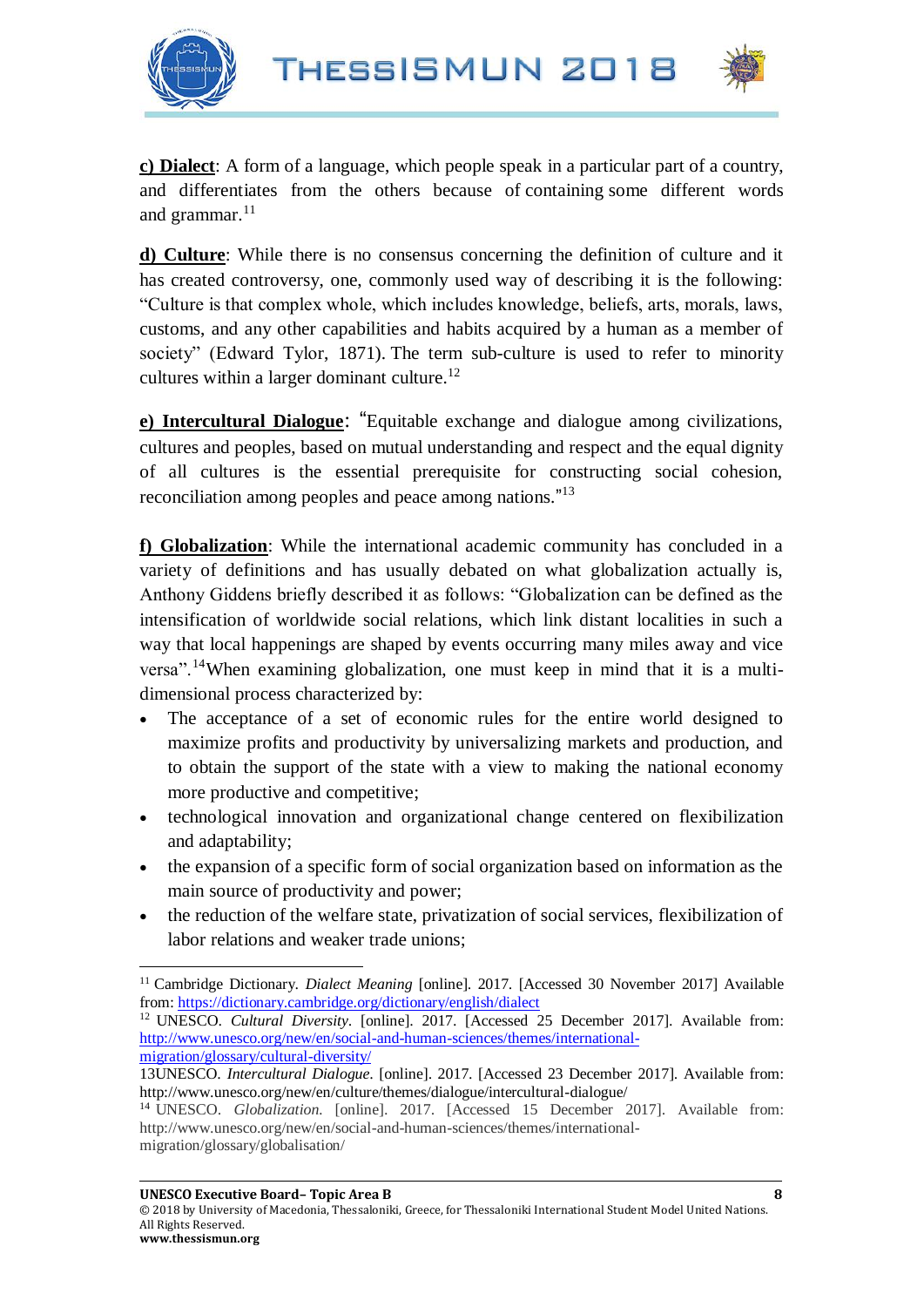



- de facto transfer to trans-national organizations of the control of national economic policy instruments, such as monetary policy, interest rates and fiscal policy;
- the dissemination of common cultural values, but also the re-emergence of nationalism, cultural conflict and social movements. <sup>15</sup>

## **5. Historical background**

It is widely accepted that languages are an extremely rich part of cultural heritage. Languages express identity and provide a link for speakers of a language with their past, present and future. Within languages, there is a great deal of knowledge about the world and the human experience. When languages become extinct, this knowledge is lost. As mentioned above, between six and eight thousand languages are spoken in the world today. 97% of the world's people speak about 4% of the world's languages and, conversely, about 96% of the world's languages are spoken by 3% of the world's people (Bernard 1996). Only 3% of the world's languages are indigenous to Europe. According to the Atlas of the World's Languages (UNESCO), there are 128 languages within the European Union that are considered to be endangered. All languages that are treated as a separate language, and not a dialect, have their own ISO- Code.<sup>16</sup>Languages can be placed in different categories depending on their size as well as the political and economic situation of a region. When talking about languages that have a weaker position than the major languages in Europe, they can be referred to as a) Constitutional, Regional and Smaller State languages (CRSS), b) Regional and Minority Languages (RML). Lesser Used languages, c) Autochthonous, Cross border and d) Non-territorial languages. Many of these categories overlap, while some of them are classified as endangered languages.

Regional and minority languages can be described as those, which are traditionally used by part of the population of a state, but are not official language dialects, migrant languages or artificially created languages. At this point, it needs to be clarified that minority languages can also be divided into four other categories, which are relevant to the discussion on weaker and endangered languages. Then autochthones languages are languages that originated in a specified place and were not brought to that place from elsewhere. They are usually spoken within a part or parts of a state, but are not the majority language of that state or even the region one, for instance Welsh in Wales. Structural and Cohesion Policies Autochthones languages, which are also cross border languages, are languages which are not the main state language, for example Basque in Spain but are also spoken across the border in another member

l <sup>15</sup> Ibid.

<sup>&</sup>lt;sup>16</sup> Ibid.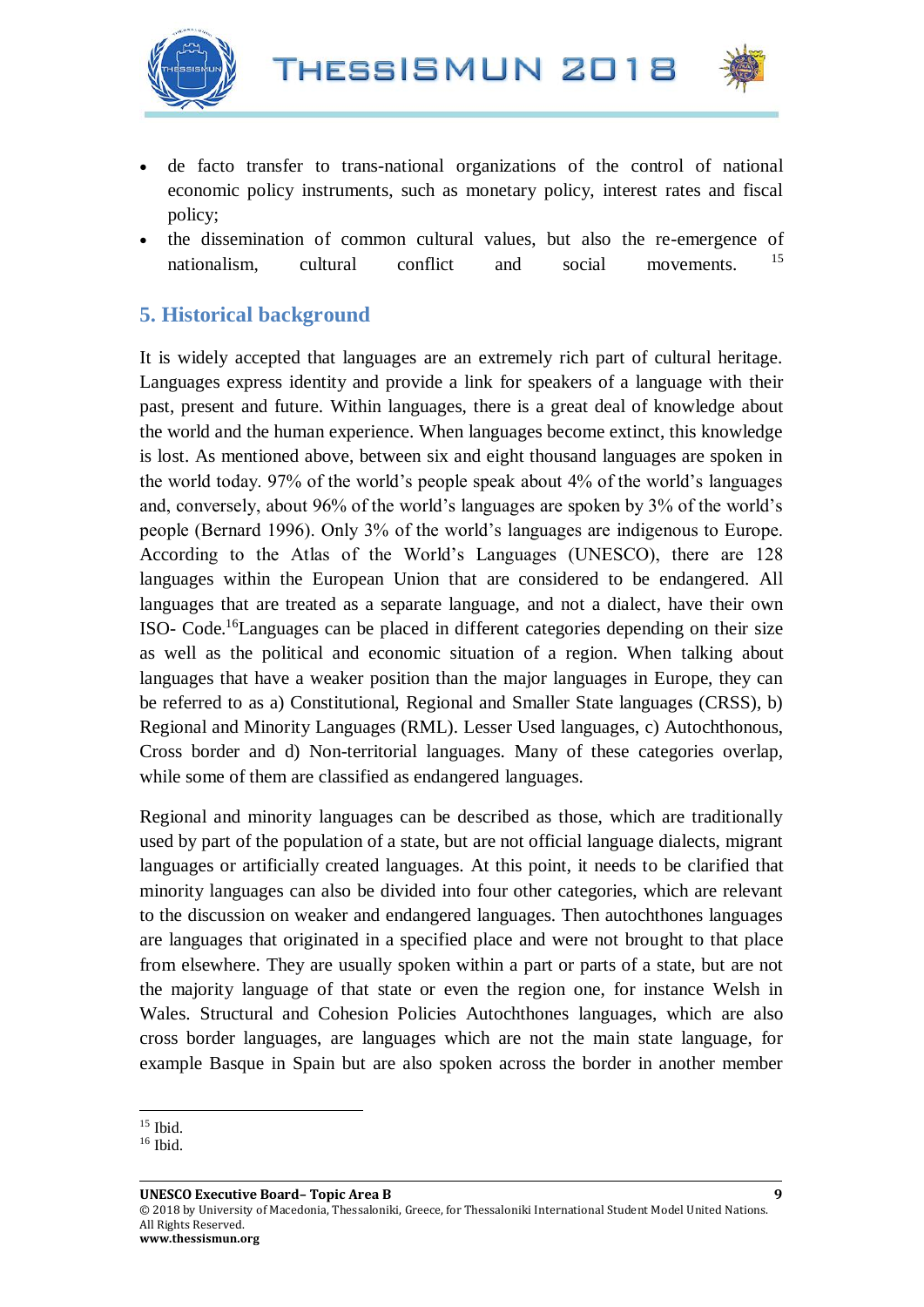



state, where they are not the main state language there either e.g. Basque in France, and North Sami in Sweden and Finland. Cross border languages are languages spoken by a minority language group in one state, while the language exists also in another state. The Cross border language is often the majority language in the neighboring state.

The fourth category is the non-territorial languages such as Roma and Yiddish. Romani is incontestably the most widespread non-territorial language in the world.<sup>17</sup> It is sometimes treated as seven languages; Carpathian Romani, Kalo Finnish Romani, Baltic Romani, Balkan Romani, Sinte Romani, Welsh Romani and Vlach ('Vlax') Romani. Nevertheless, the Romani dialects preserve a remarkable degree of unity, which has led to the current treatment of Romani as a single language. Both Roma and Yiddish are included as endangered languages in the Atlas, and receive little support from European or member state sources (Suominen, 2009).

Africa comprises 54 countries, slightly over one billion people (2012 projections) and an estimated over 2,000 different spoken languages, making it the most linguistically diverse continent in the world. Other experts put the number at around 2,500 languages.

Linguists have noted that some languages are critically endangered and are disappearing, mainly through increasing assimilation by bigger language groups.

Language death, however, does not mean that the ethnic speakers of the language have disappeared. It simply means that its speakers have shifted to speaking another (usually more dominant) language.

In Africa, the rate of disappearing languages has accelerated because of official language policies that have been adopted by countries. Social factors play a pivotal role, since it may be considered prestigious to speak a global language, for example, English in East and southern Africa, and French in Francophone Africa. According to UNESCO estimates, there are 231 extinct languages in the world. Of these, 37 are from sub-Saharan Africa. For example, the Zeem language in Nigeria, Berakouin Chad, Kwadi in Angola and Kwadza in Tanzania are said to be among many that have become extinct in the last decade.<sup>18</sup>Last but not least, Nigeria and Cameroon have the highest number of critically endangered languages, according to Ethnologue, a comprehensive reference work cataloguing all of the world's known living languages.

l

© 2018 by University of Macedonia, Thessaloniki, Greece, for Thessaloniki International Student Model United Nations. All Rights Reserved. **www.thessismun.org**

<sup>17</sup> Unesdoc.unesco.org. (2018). [Accessed 19 Jan. 2018] [online] Available at: <http://unesdoc.unesco.org/images/0018/001831/183170E.pdf>

<sup>18</sup> Africa Review. (2017). *Africa's disappearing languages*. [Accessed 25 Dec. 2017]. [online] Available from: [http://www.africareview.com/special-reports/Africas-endangered-languages/979182-](http://www.africareview.com/special-reports/Africas-endangered-languages/979182-2008252-3d6e3wz/index.html) [2008252-3d6e3wz/index.html](http://www.africareview.com/special-reports/Africas-endangered-languages/979182-2008252-3d6e3wz/index.html)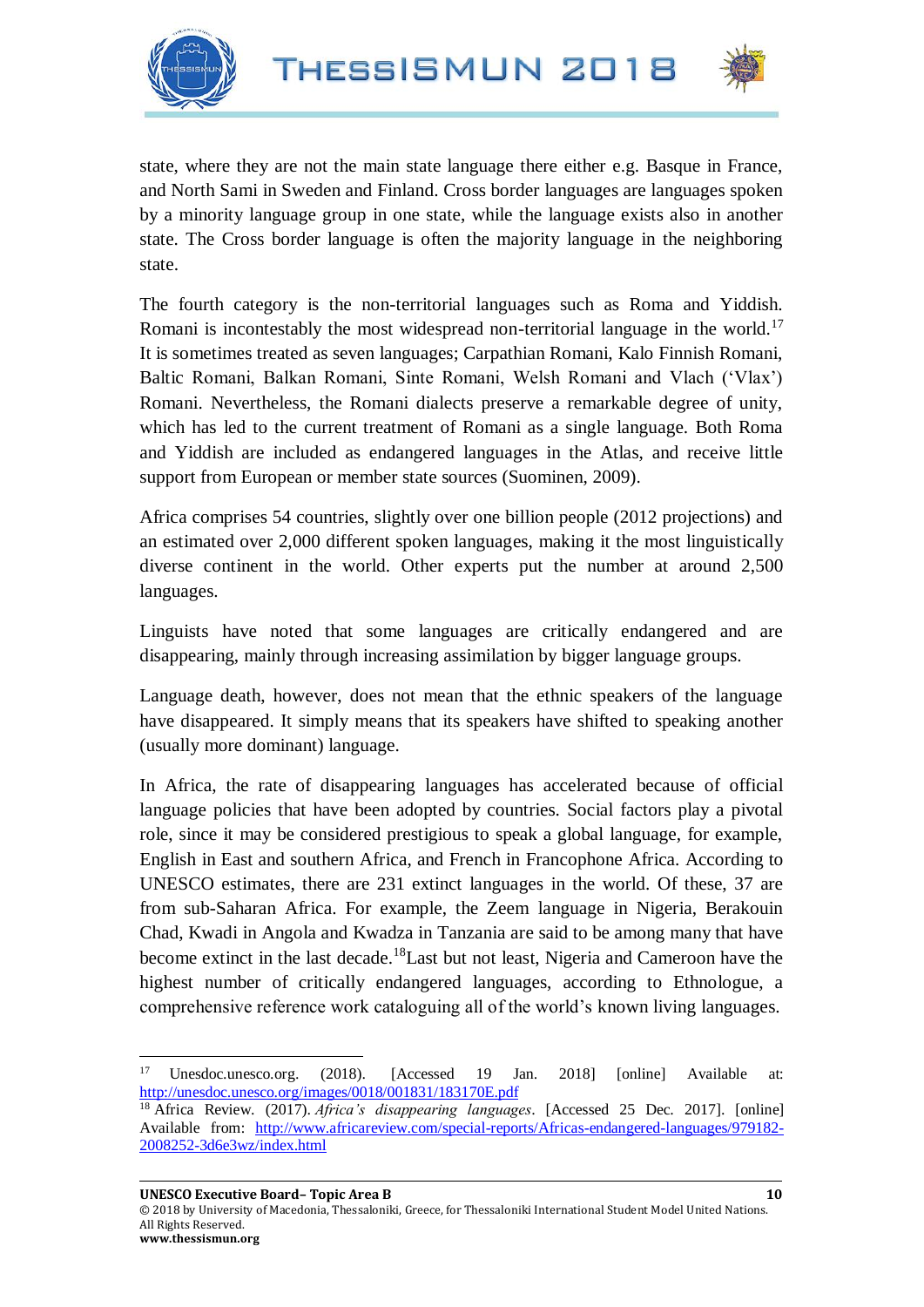



In 1992, the International Congress of Linguists (CIPL)  $^{19}$  , meeting in Canada, discussed the issue of endangered languages, and as a result formed the Endangered Languages Committee. It held an international meeting also in 1992, in Paris, in order to underline the significance of the topic and call for initiate action. The meeting was considered important enough to come under the authority of UNESCO. With the instigation of Stephen Wurm, a Hungarian linguist, the committee decided to create a research center, the International Clearing House for Endangered Languages (ICHEL) and to publish the UNESCO Red Book of Endangered Languages based on the data it collected. Shigeru Tsuchida was to start the research center. It began in 1994 at the University of Tokyo with TasakaTsunoda as its director.<sup>20</sup>Meanwhile, the initial reports on endangered languages had already been collected and submitted to UNESCO by regional experts in 1993. These were turned over to ICHEL, which created a website for the red book.<sup>21</sup> It continues to be updated regularly.<sup>22</sup>

Not only can ideas go extinct, but entire conceptualizations of reality are wiped off the map when languages go extinct. South Asia is an area with the greatest linguistic diversity in the Old World, with the possible exception of Papua New Guinea. Many languages in the area have gone extinct in documented history. For example, Pyu is an extinct Tibeto-Burman language of the Irrawaddy basin. The language had an epigraphic tradition, which endured well into the  $12<sup>th</sup>$ century. Numerous languages have gone the way of Pyu. Rangkas was recorded in the Western Himalayas as recently as the beginning of the 20th century, but is now extinct.<sup>23</sup>

The Red Book of Endangered Languages was published by UNESCO (1993) and it included a comprehensive list of the world's endangered languages. The main aim of the project was to systematically gather information on endangered languages, to strengthen research and the collection of materials. However, one crucial element that was missing from the Red Book was that it did not work with the endangeredlanguage communities towards language maintenance, development and, revitalization.

 $\overline{\phantom{a}}$ 

<sup>19</sup> Ciplnet.com. (2017). *CIPL - International Congress of Linguists*. [online] Available at: http://www.ciplnet.com/international-congress-of-linguists/ [Accessed 27 Dec. 2017].

<sup>20</sup> *Brenzinger, Matthias (2007). Language diversity endangered. Berlin, New York: [Mouton de](https://en.wikipedia.org/wiki/Mouton_de_Gruyter)  [Gruyter.](https://en.wikipedia.org/wiki/Mouton_de_Gruyter) pp. 206–207. [ISBN](https://en.wikipedia.org/wiki/International_Standard_Book_Number_(identifier)) [3110170493,](https://en.wikipedia.org/wiki/Special:BookSources/3110170493) [ISBN](https://en.wikipedia.org/wiki/International_Standard_Book_Number_(identifier)) [978-3-11-017049-8.](https://en.wikipedia.org/wiki/Special:BookSources/978-3-11-017049-8)*

<sup>21</sup> *["Atlas of the World's Languages in Danger".](http://www.unesco.org/new/en/culture/themes/endangered-languages/atlas-of-languages-in-danger/) new edition of the Atlas of endangered languages. UNESCO. 2012. Retrieved 30 April 2012.*

<sup>22</sup>*["UNESCO Interactive Atlas of the World's Languages in Danger"](http://www.unesco.org/new/en/culture/themes/endangered-languages/atlas-of-languages-in-danger/) (in English, French, and Spanish). UNESCO. 2011. Retrieved 26 June 2011.*

<sup>23</sup> Himalayanlanguages.org. (2017). *Cite a Website - Cite This For Me*. [Accessed 25 Dec. 2017]. [online] **Available** from:

http://www.himalayanlanguages.org/files/driem/pdfs/2007EndangeredLggsSouthAsia.pdf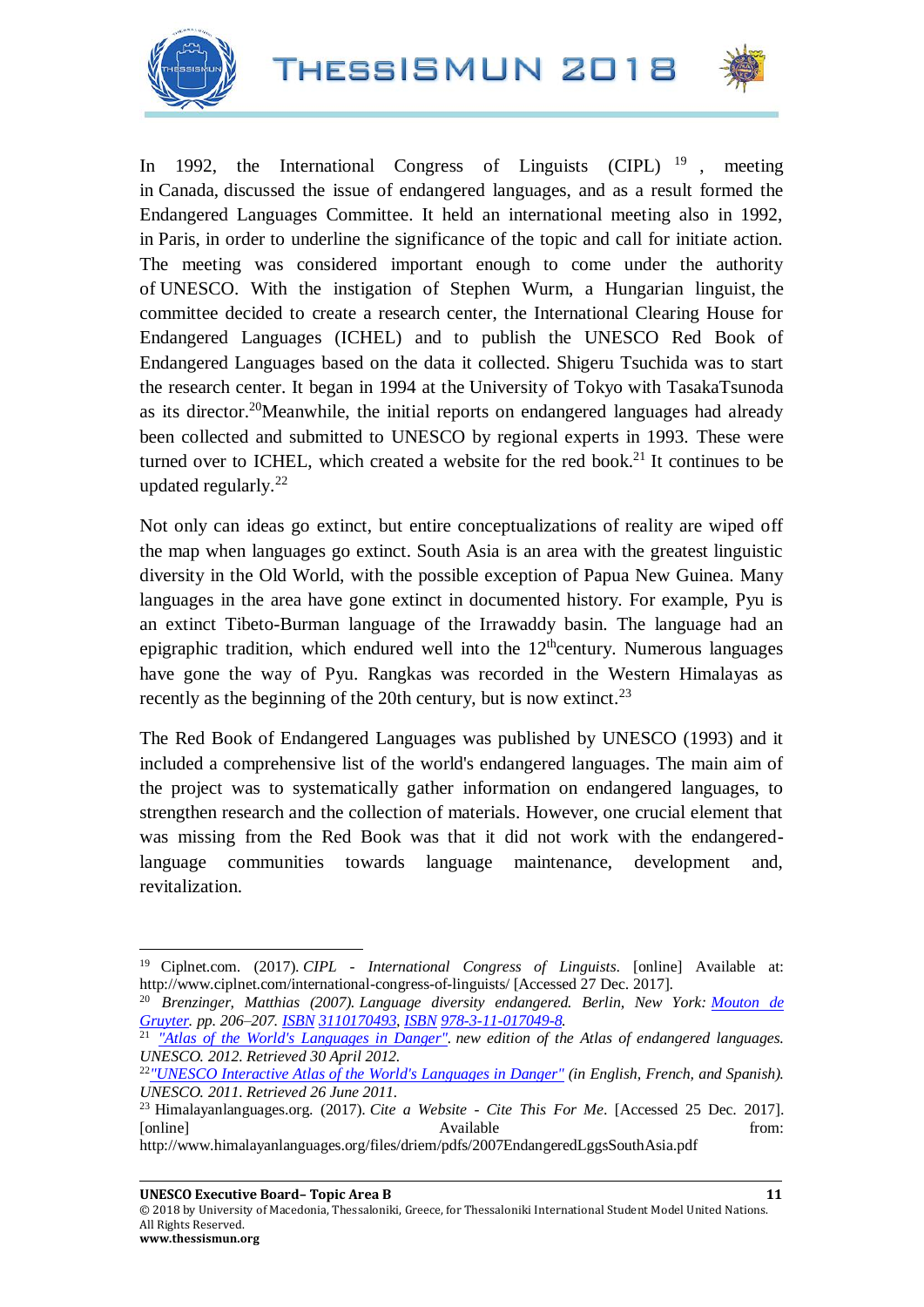



In 2001, UNESCO adopted the Universal Declaration on Cultural Diversity that recognized a relationship between biodiversity, cultural diversity, and linguistic diversity. In 2002 - 2003, UNESCO asked an international group of linguists to develop a framework for determining the vitality of a language, in order to assist in policy development, identification of needs and appropriate safeguarding measures. The ad hoc Expert Group on Endangered Languages published the paper "Language Vitality and Endangerment". <sup>24</sup> In 2003, the first version of the World Atlas of Languages in Danger<sup>25</sup> was published. The third updated edition was published in 2009. The languages included in the Atlas all suffer some level of endangerment. UNESCO notes five levels of endangerment that may be distinguished with regard to intergenerational transmission, which is recognized as the cornerstone of a language's vitality (UNESCO, 2003).

However, the survival of individual languages is primarily determined by factors which have nothing to do with their intrinsic worth as a system for the articulation of human thought, but by economic, ecological and demographic factors affecting the individual language communities. The success of one language in outcompeting another has little or, in some cases, nothing to do with its grammatical propensities or lexical richness and refinement. Instead, the extinction of a language is a function of the histories of peoples, regions and language communities. In addition to the socioeconomic and demographic changes, which cause language communities to assimilate to larger, often more exploitative groups, there are also trends and fashions within the linguistic establishment that impede the documentation of endangered languages.

## **6. Legal Framework**

In recent years, through several international normative texts and declarations, there have been taken actions and raised awareness of the importance of language issues at an international level. A number of important developments have allowed the issue some visibility in regional, national and international discussions.

#### **6.1. The** *Declaration of Vienna* **and Programme of Action<sup>26</sup>**

The **Vienna Declaration and Programme of Action**, also known as **VDPA**, is a human rights declaration adopted by consensus at the World Conference on Human Rights on 25 June 1993 in Vienna, Austria. The proposal of the United Nations High

 $\overline{\phantom{a}}$ <sup>24</sup> Unesco.org. (2017). *Language vitality | United Nations Educational, Scientific and Cultural Organization*. [online] [Accessed 25 Dec. 2017]. Available from: <http://www.unesco.org/new/en/culture/themes/endangered-languages/language-vitality/>

<sup>&</sup>lt;sup>25</sup> Unesco.org. (2017). *UNESCO Atlas of the World's Languages in danger*. [online] [Accessed 25 Dec. 2017]. Available at:<http://www.unesco.org/languages-atlas/>

<sup>26</sup> Ohchr.org. (2017). *OHCHR | Vienna Declaration and Programme of Action*. [online] [Accessed 13 Dec. 2017]. Available at:<http://www.ohchr.org/EN/ProfessionalInterest/Pages/Vienna.aspx>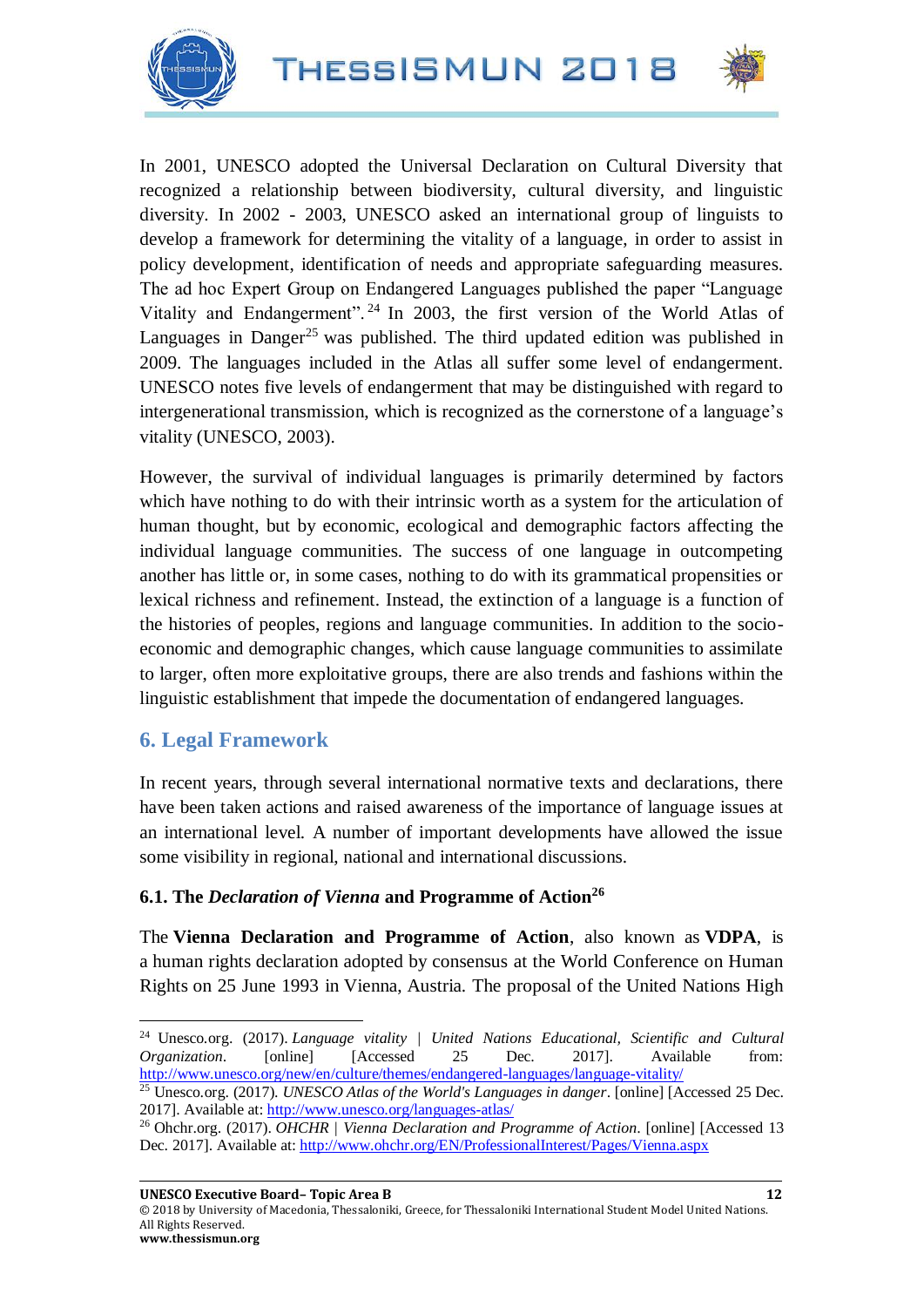THESSISMUN 2018





Commissioner for Human Rights was included in this Declaration and subsequently established by General Assembly Resolution  $48/121$ .<sup>27</sup> In this Declaration, people belonging to minorities were guaranteed with the right to use their own language.

#### **6.2. The Universal Declaration on Cultural Diversity<sup>28</sup>**

The *Universal Declaration on Cultural Diversity*, acknowledges the relation amongst biodiversity, cultural diversity and linguistic diversity; its action plan recommends that Member States, in cooperation with speaker communities, undertake steps to:

- a. sustain linguistic diversity and give support to expression, creation and dissemination in the greatest possible number of languages;
- b. encourage linguistic diversity at all levels of education, and foster the learning of several languages for young people;
- c. incorporate traditional pedagogies into the education process with a view to preserving and making full use of culturally appropriate methods of communication and transmission of knowledge;
- d. encourage universal access to information in the public domain through the global network, including the promotion of linguistic diversity in cyberspace.

#### **6.3. The** *Convention for the Safeguarding of the Intangible Cultural Heritage<sup>29</sup>*

The 2003 *Convention for the Safeguarding of the Intangible Cultural Heritage* aims to safeguarding language as "a vehicle of the intangible cultural heritage" i.e. it recognizes the crucial role of languages for the expression and the intergenerational transmission of elements of our living heritage. Some of the domains of this heritage, such as oral expressions and traditions, are totally dependent on language. Safeguarding measures for language related topics may be expected to be adopted under this Convention.

#### **6.4. The** *Recommendation on the Promotion and Use of Multilingualism and Universal Access to Cyberspace<sup>30</sup>*

 $\overline{\phantom{a}}$ <sup>27</sup> Vienna World Conference (OHCHR's official site)

<sup>28</sup> Portal.unesco.org. (2017). *UNESCO Universal Declaration on Cultural Diversity: UNESCO*. [online] [Accessed 13 Dec. 2017]. Available from: [http://portal.unesco.org/en/ev.php-](http://portal.unesco.org/en/ev.php-URL_ID=13179&URL_DO=DO_TOPIC&URL_SECTION=201.html)[URL\\_ID=13179&URL\\_DO=DO\\_TOPIC&URL\\_SECTION=201.html](http://portal.unesco.org/en/ev.php-URL_ID=13179&URL_DO=DO_TOPIC&URL_SECTION=201.html)

<sup>29</sup> Unesco.org. (2017). *Convention for Safeguarding Intangible Cultural Heritage | United Nations Educational, Scientific and Cultural Organization*. [online] [Accessed 21 Dec. 2017].

Available at: [http://www.unesco.org/new/en/santiago/culture/intangible-heritage/convention](http://www.unesco.org/new/en/santiago/culture/intangible-heritage/convention-intangible-cultural-heritage/)[intangible-cultural-heritage/](http://www.unesco.org/new/en/santiago/culture/intangible-heritage/convention-intangible-cultural-heritage/)

<sup>30</sup> Portal.unesco.org. (2017). *Recommendation concerning the Promotion and Use of Multilingualism and Universal Access to Cyberspace*. [online] [Accessed 21 Dec. 2017].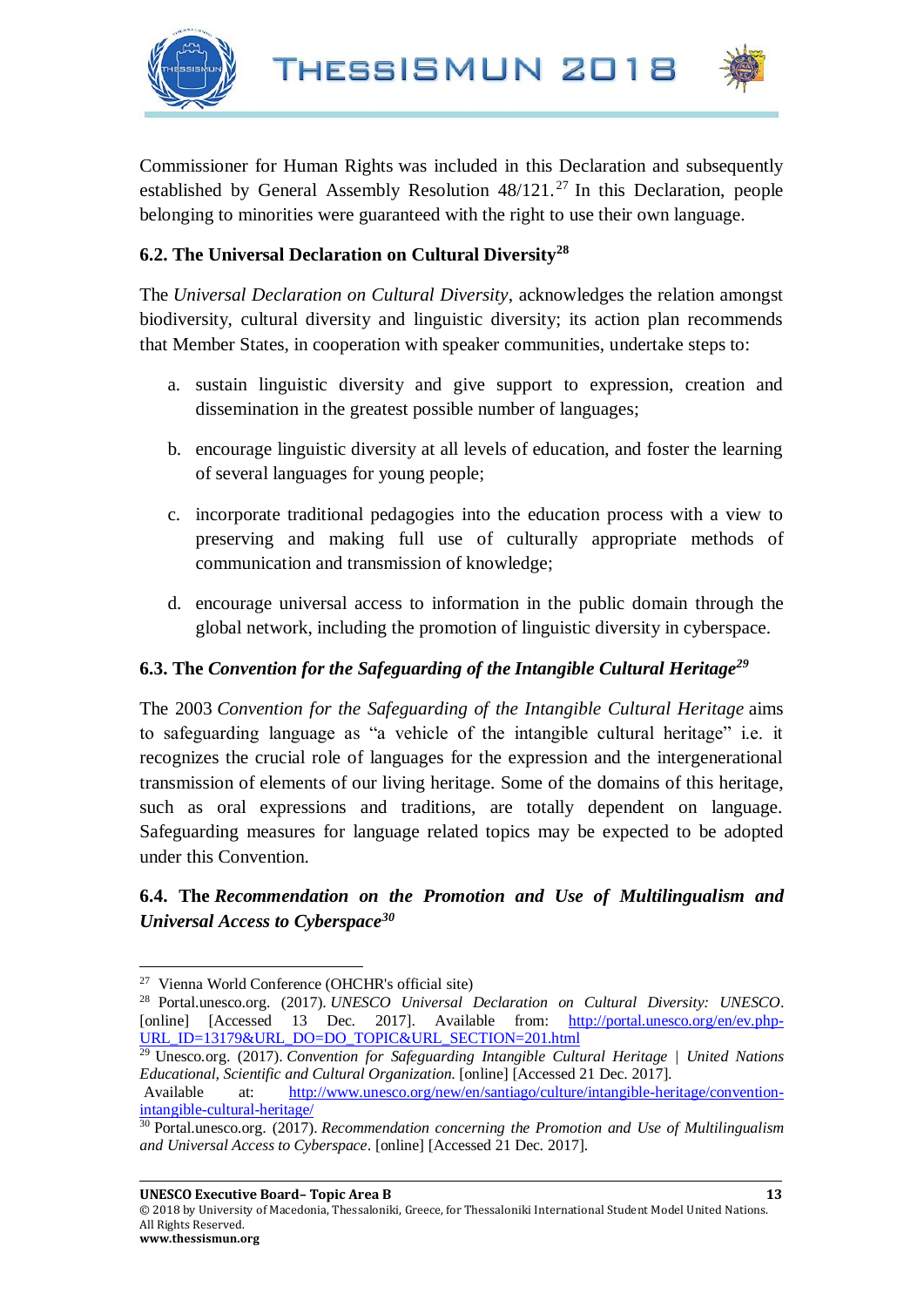



By adopting the *Recommendation on the Promotion and Use of Multilingualism and Universal Access to Cyberspace*, UNESCO's General Conference in 2003 recognized the importance of promoting multilingualism and equitable access to information and knowledge, especially in the public domain, and reiterated its conviction that UNESCO should have a leading role in encouraging access to information for all, multilingualism and cultural diversity on the global information networks. In various documents and programmes, UNESCO has stressed the importance of multilingualism and the need to introduce and promote it through education.

#### **6.5. The European Charter for Regional or Minority Languages<sup>31</sup>**

The European Charter for Regional or Minority Languages (ECRML) is a European treaty adopted in 1992 under the auspices of the Council of Europe to protect and promote historical regional and minority languages on a European and national level. The Charter provides a large number of different actions that states can take, so as to protect and promote regional and minority languages. There are two levels of protection all signatories are required to apply; the lower level of protection to qualifying languages.

#### **6.6. Framework Convention for the protection of national minorities<sup>32</sup>**

The Framework Convention for the Protection of National Minorities (FCNM) is a multilateral treaty of the Council of Europe aiming towards protecting the rights of minorities. The Council of Europe first discussed upon specific protection for national minorities in 1949, but it was in 1990, when the Council of Europe made a firm commitment to protect these minority groups. Recommendation 1134 (1990) contained a list of principles that the Assembly of the Council of Europe considered necessary for this purpose. The Parliamentary Assembly called for the adoption of a protocol to the ECHR. The Framework was signed on February 1995 by 22 Member States of the Council of Europe and entered into force in 1998. By mid-2005, 43 Member States had signed and 39 ratified it.

 $\overline{\phantom{a}}$ 

Available at: [http://portal.unesco.org/en/ev.php-](http://portal.unesco.org/en/ev.php-URL_ID=17717&URL_DO=DO_TOPIC&URL_SECTION=201.html)[URL\\_ID=17717&URL\\_DO=DO\\_TOPIC&URL\\_SECTION=201.html](http://portal.unesco.org/en/ev.php-URL_ID=17717&URL_DO=DO_TOPIC&URL_SECTION=201.html)

European Charter for Regional <br/>  $\langle$  Available at: European Charter for Regional <br/>induction<https://www.coe.int/en/web/european-charter-regional-or-minority-languages>

<sup>31</sup>Languages, E. and Europe, C. (2017). *The European Charter for Regional or Minority Languages is the European convention for the protection and promotion of languages used by traditional minorities*. [online] [Accessed 21 Dec. 2017].

<sup>32</sup>FCNM, N. and Europe, C. (2017). *Framework Convention for the Protection of National Minorities*. [online] National Minorities (FCNM) [Accessed 21 Dec. 2017]. Available at: [https://www.coe.int/en/web/minorities/home?](https://www.coe.int/en/web/minorities/home)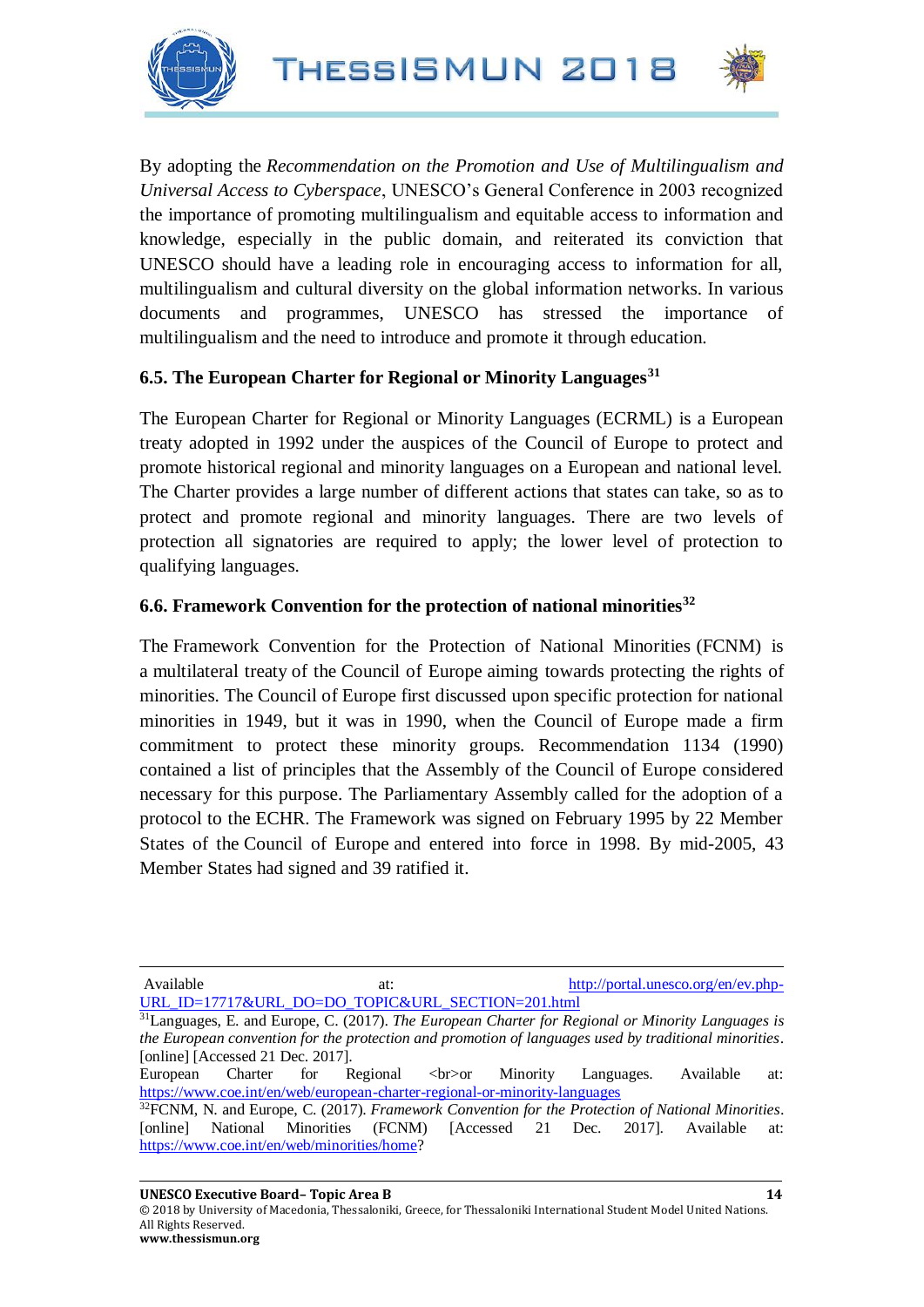



## **7. Discussion of the Topic Area**

#### *7.1. Globalization and Endangered Languages*

While globalization has enabled a wide range of activities among different peoples, it has also resulted in a paradox: through contributing in the facilitation of communications, it has rather hampered intercultural dialogue. The interaction between nations that now takes place due to globalization has, instead of promoting a better understanding among them, enabled the demonstration of power relations on a cultural level.

The economic and political dominance of certain countries worldwide is, most of the times reflected on their cultural influence and therefore, one can notice that along with economic development on an international scale comes an increasing demonstration of soft power. The concept of "soft power" <sup>33</sup> basically refers to the attractiveness and impact of one's culture as a means of achieving political goals and while it does not necessarily apply restrictedly to great powers, it is most likely that an economically and politically dominant country will be able to develop this kind of cultural diplomacy and expand its influence with the use of culture. As previously mentioned<sup>34</sup>, culture is intertwined with language and therefore, globalization has indeed enabled a broader interaction amongst countries and consequently an international field in which economic, political and cultural ("soft") power can be introduced. While this alone, is not necessarily negative, it could lead to increasing xenomania and cultural assimilation – not exclusively as a result of cultural and linguistic attractiveness of a dominant country, but rather due to economic and social factors, such as but not limited to high employment rates, better living standards and prospects of more powerful countries. The desire to "gain access" to such prospects requires adaptability to the cultural and linguistic environment of such a country. Thus, citizens of less powerful countries (and therefore speakers of less powerful languages) feel compelled to culturally conform to the prerequisites of such an access. As a result, globalization has, in a way, impacted what Romaine describes as the "attitudes of speakers towards their languages"<sup>35</sup>. She argues that one of the main reasons why language policies (that aim at the preservation of nearly extinct languages and dialects) fail is that, by the time they are implemented, their speakers have already shifted their attitude towards their own language, convinced that in order

© 2018 by University of Macedonia, Thessaloniki, Greece, for Thessaloniki International Student Model United Nations. All Rights Reserved.

l

<sup>33</sup> Joseph S. Nye, Jr. Foreign Policy No. 80, Twentieth Anniversary (Autumn, 1990), pp. 153-171 34see "Definitions"

<sup>35</sup>Suzanne Romaine (2002) The Impact of Language Policy on Endangered Languages. *International Journal on Multicultural Societies (IJM*S), Vol. 4, No. 2 pp. 194-212International Journal on Multicultural Societies (IJMS), Vol. 4, No. 2, pp. 194-212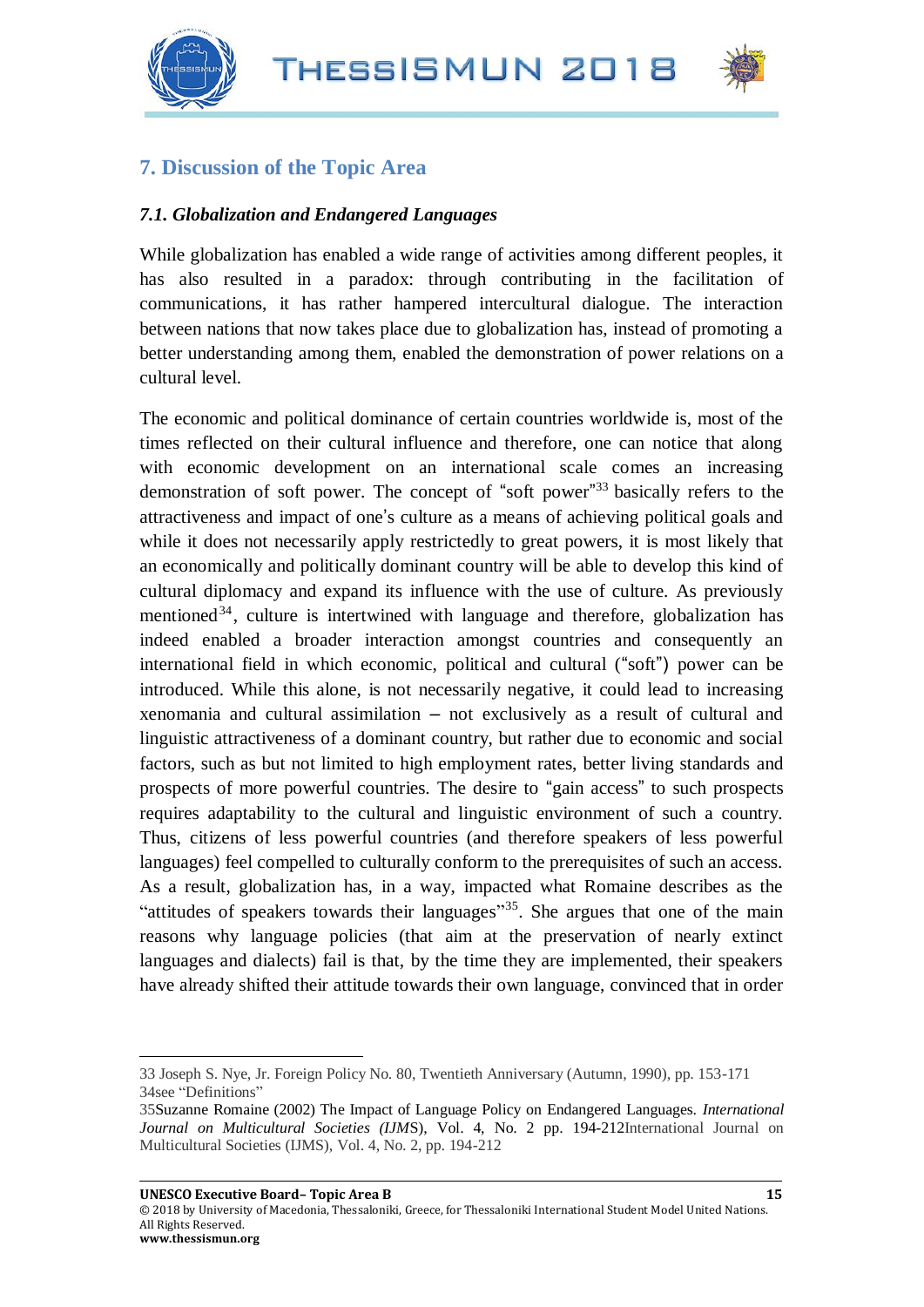





 $\overline{\phantom{a}}$ 

to ensure their personal success and wellbeing, they ought to focus on more dominant languages rather than their mother tongue.

However, while it is useful to place an emphasis on globalization and its consequences on minority languages, it is essential that one keep in mind a number of other various social factors (such as but not limited to population growth and age, classes etc.) that play a role in the issue at hand. As renowned linguist Joshua A. Fishman stated: "*While I am pleased to see both of the latter* (referring to "*globalization"* and *"killer languages",* meaning, the dominant languages) *receive their deserved come-uppance in the papers under discussion, there is also the opposite danger of overly discrediting them instead of refining them so that (as it has already occurred with post-Second World War inquiry into "race") no acceptable role remains for them*." <sup>36</sup>

It should be noted that while there is a direct linkage between language preservation and public policy making, a political decision (of local as well as of international scale) could be either intentional or unintentional.

Therefore, globalization itself is not directly endangering languages, but the opportunity it provides for a cultural expansion could lead to the extinction of less powerful languages and dialects.<sup>37</sup>As Romaine notes: "The fact that most languages are unwritten, not recognized officially, restricted to local community and home functions, and spoken by very small groups of people reflects the balance of power in the global linguistic market place."<sup>38</sup>

Thus, it should be concluded that linguistic balance is, most of the times, a structural reflection of the political, economic and cultural dominance of more powerful countries, and languages respectively.



<sup>36</sup> Joshua A. Fishman (2002) Endangered Minority Languages: Prospects for Sociolinguistic Research. *International Journal on Multicultural Societies (IJM*S), Vol. 4, No. 2, pp. 270-275

<sup>37</sup>UNESCO/UNU Conference. Is it Globalization that Endangers Languages? [online]. 2008. [Accessed 18 December 2017] Available from: [http://archive.unu.edu/globalization/2008/files/UNU-](http://archive.unu.edu/globalization/2008/files/UNU-UNESCO_Ostler.pdf)[UNESCO\\_Ostler.pdf](http://archive.unu.edu/globalization/2008/files/UNU-UNESCO_Ostler.pdf)

<sup>38</sup>Suzanne Romaine (2002) The Impact of Language Policy on Endangered Languages. *International Journal on Multicultural Societies (IJM*S), Vol. 4, No. 2 pp. 194-21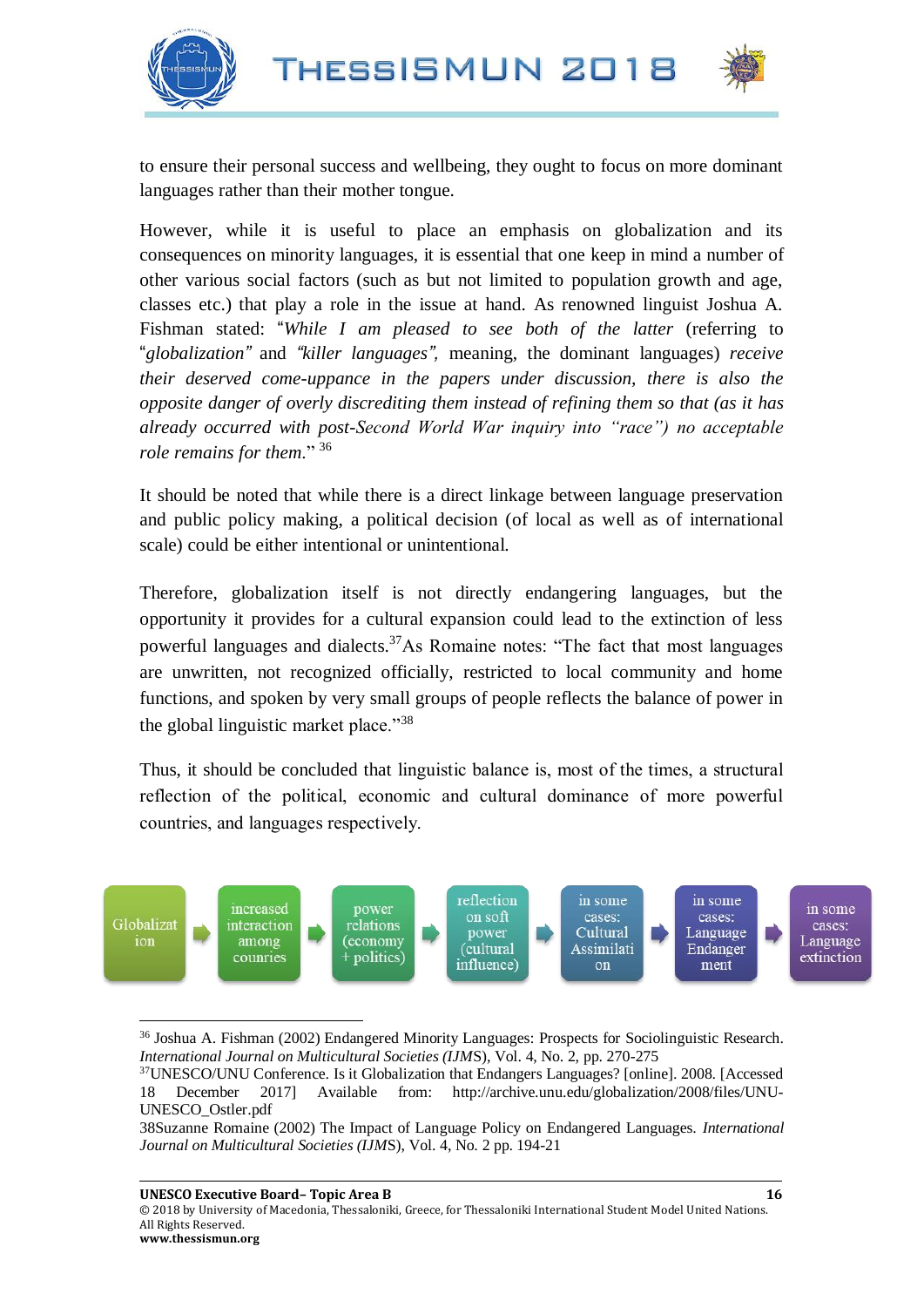



#### *7.2. Language and Identity*

George Steiner once said: "When a language dies, a way of understanding the world dies with it, a way of looking at the world". As previously explained, a language, as a socially transmitted process is directly linked to culture and thus constitutes much more than simply the means of communication used by a group of people  $-$  it is a direct projection of their identity. Each language provides with an insight of a peoples' mindset, elements of their sets of values, principles, traditions, norms and everyday life as experienced in the country where the particular language is spoken. Taking the aforementioned into account, it is not peculiar that there are indeed many untranslated words, collocations that make no sense when translated in other languages and words of the same root with completely different meaning in other languages or dialects. This linguistic variety and uniqueness precisely reflects the cultural distinctiveness of people.

In attempting to understand language as the display of the identity of the group of people that speaks it, it is important to consider the linkage between language and thought. As demonstrated in the Language of Thought Hypothesis  $(LOTH)<sup>39</sup>$ , ideas and thoughts formulated in a mental language are given shape and structure within their interpretation into the languages that we use as a common point of reference in order to communicate our ideas to other people. The linkage to thought, by definition, attributes a subjective aspect to the concept of language, which is evidently the mirroring of one's personal viewpoint and identity. Therefore, it is only profound that a language depicts all the aforementioned distinctive cultural characteristics as well as contemporary norms within a society. In other words, it is of no wonder that even when examining the same language spoken in different parts of the world (e.g. English), there are fundamental differences in certain words, syntaxes, grammatical structures, collocations and accents.<sup>40</sup>

Furthermore, words and references within a language or dialect indicate the collective historical memory of an ethnic group. Apparently, the different characterizations of historical events and the linguistic transformations within the course of years are a result of a unique viewpoint and interpretation of history.<sup>41</sup> Moreover, language is the product of influences and experiences of this group, such as the linguistic impacts of a

l 39 Stanford Encyclopedia of Philosophy. *The Language of Thought Hypothesis*. [online]. 2010. [Accessed 17 December 2017]. Available from:<https://plato.stanford.edu/entries/language-thought/> <sup>40</sup>UNESCO World Report. *Investing in Cultural Diversity and Intercultural Dialogue*. [online]. 2009 [Accessed 25 December 2017]. Available from[:http://www.un.org/en/events/culturaldiversityday/pdf/Investing\\_in\\_cultural\\_diversity.pdf](http://www.un.org/en/events/culturaldiversityday/pdf/Investing_in_cultural_diversity.pdf) <sup>41</sup>For example, the 1948 Palestine War between the Israelis and the Arabs is referred to as "War of Independence" from the former whereas as the "Nakba" (=disaster) from the latter.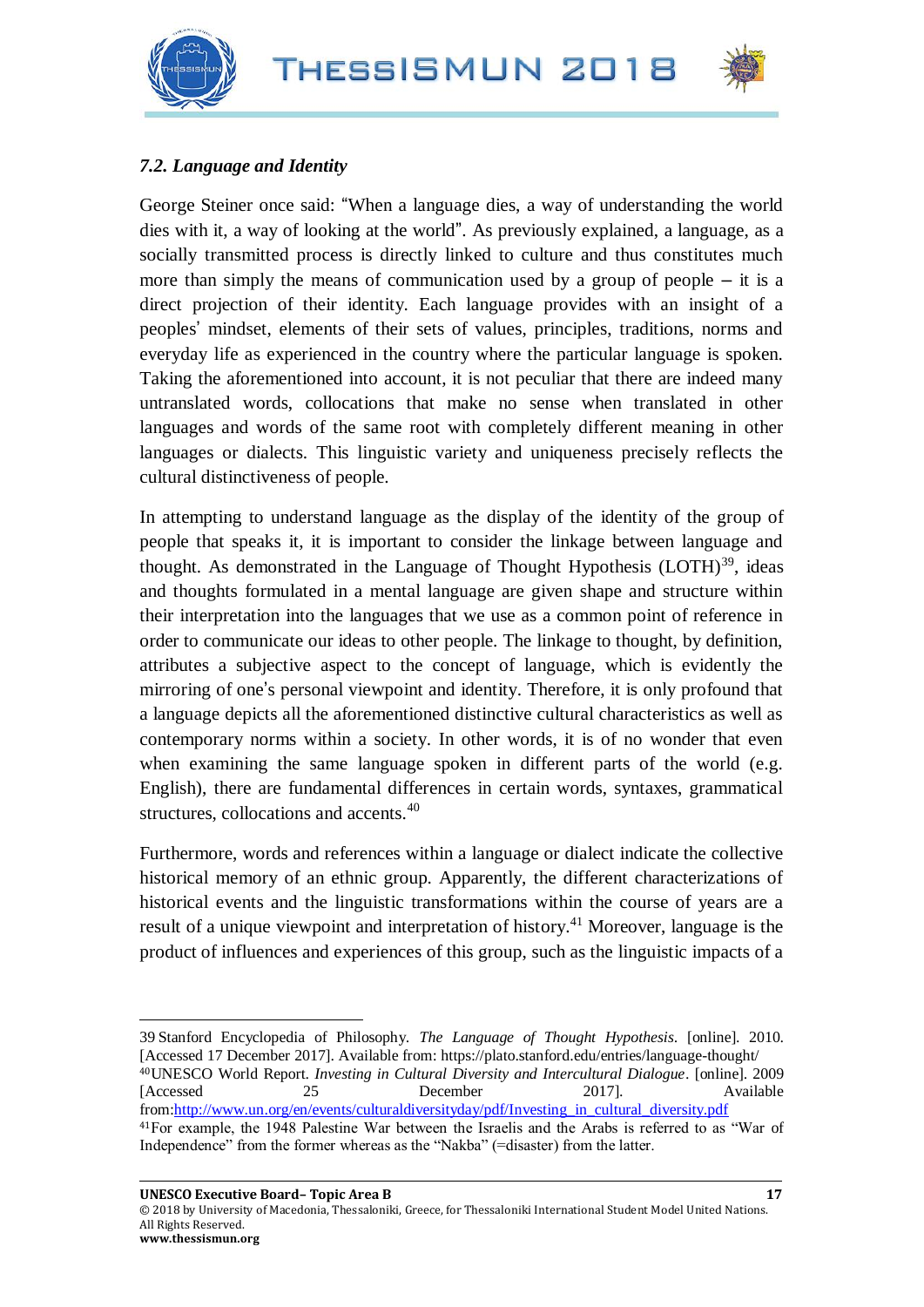



conqueror and the extent to which an ethnic group has integrated those impacts while preserving its singularity.

Since language is the mirroring of a group's culture and identity, it is essential that different languages – less powerful or minority ones –are preserved in order for the distinctive characteristics of this group to be "represented"– and not silenced – in the "intercultural dialogue".

## *7.3. Intercultural Dialogue*

 $\overline{\phantom{a}}$ 

As pointed out in the UNESCO World Report *"Investing on Cultural Diversity and Intercultural Dialogue" <sup>42</sup>* ,languages and cultures are not stagnant but rather the product of a constant "communication" and interaction, an exchange of ideas in a context of an extremely diverse international scenery. It is not possible to completely isolate a culture (and therefore a language) and taking that into account, perhaps it would be wiser not to think of culture in absolute terms and as a distinctive feature of a specific nation's or group's but as the result of interaction amongst communities.

However, at this point, there needs to be a clarification: when one speaks of dialogue (either interpersonal or intercultural), it is not in any way implied that one's identity is lost and assimilated or replaced by another. It merely refers to the opportunity to explore a different mindset, understand it and benefit from it according to one's judgment.<sup>43</sup>Intercultural dialogue is thus, based on the idea that human rights (which, by definition, are equal to all) will be preserved through the mutual understanding and the subsequent elimination of intolerance.

Today, more than ever, intercultural dialogue is considered imperative in face of the increasingly large number of acts of violent extremism around the world (in those specific cases we can refer to "interreligious dialogue"). <sup>44</sup> The subsequent better understanding among nations, along with other factors that would eliminate it (e.g. measures in education) constitutes the long-term policy that could be most efficient in combating it. Furthermore, the economic crisis and wars worldwide have intensified

<sup>44</sup> UNESCO. Intercultural Dialogue. [online]. 2017. [Accessed 17 December 2017] Available from: http://www.unesco.org/new/en/culture/themes/dialogue/intercultural-dialogue/

<sup>42</sup>UNESCO World Report. *Investing in Cultural Diversity and Intercultural Dialogue*. [online]. 2009 [Accessed 25 December 2017]. Available from[:http://www.un.org/en/events/culturaldiversityday/pdf/Investing\\_in\\_cultural\\_diversity.pdf](http://www.un.org/en/events/culturaldiversityday/pdf/Investing_in_cultural_diversity.pdf)

<sup>43</sup>RaimonPanikkar (1979) has once eloquently said: "*Dialogue is fundamentally opening myself to another so that he might speak and reveal my myth that I cannot know myself because it is transparent to me, self-evident. Dialogue is a way of knowing myself and of disentangling my own point of view from other viewpoints and from me, because it is grounded so deeply in my own roots as to be utterly hidden from me".*UNESCO World Report. *Investing in Cultural Diversity and Intercultural Dialogue.* [online]. 2009 [Accessed 25 December 2017]. Available from[:http://www.un.org/en/events/culturaldiversityday/pdf/Investing\\_in\\_cultural\\_diversity.pdf](http://www.un.org/en/events/culturaldiversityday/pdf/Investing_in_cultural_diversity.pdf)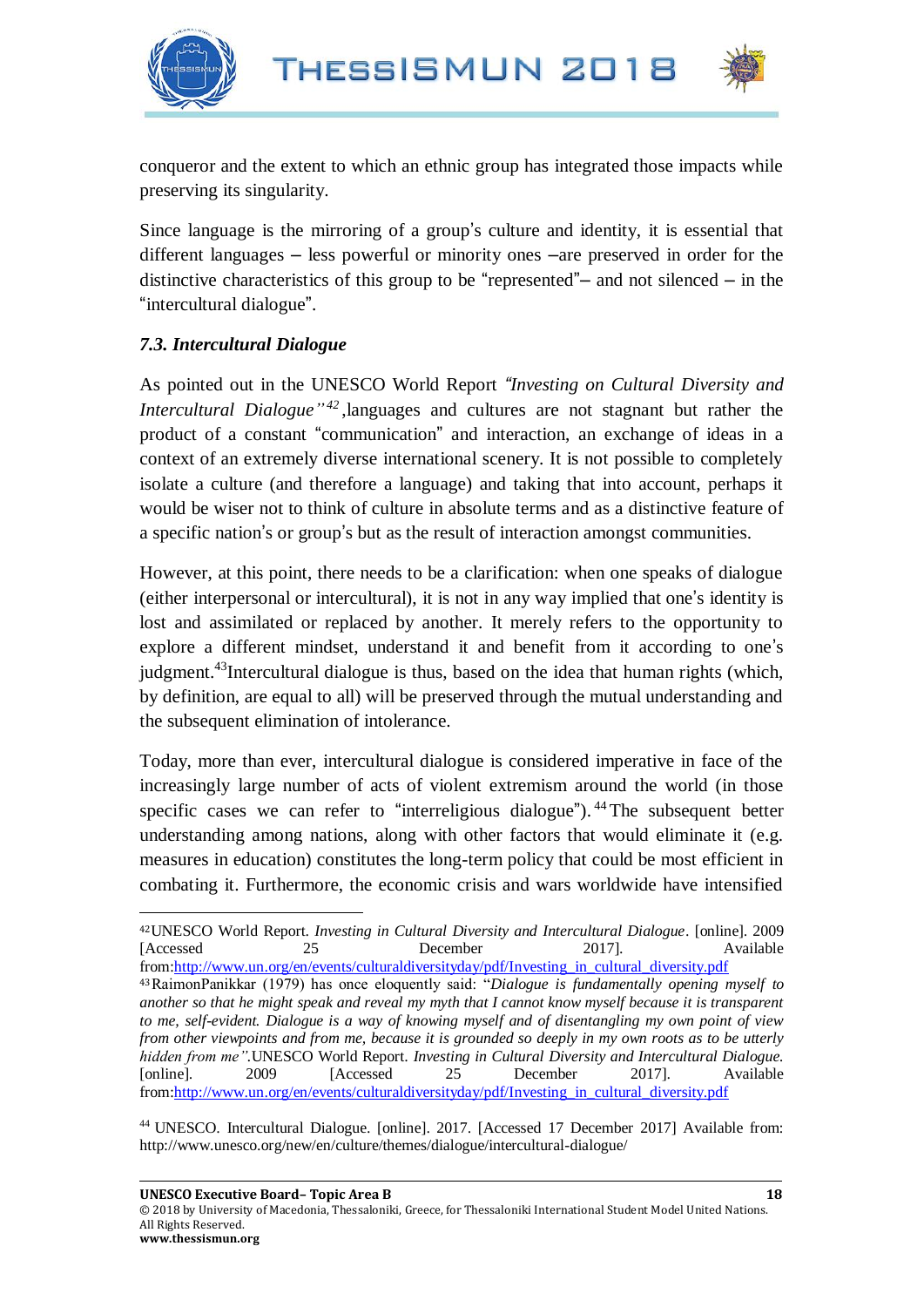

 $\overline{\phantom{a}}$ 



migration and refugee waves and therefore intercultural dialogue is deemed necessary in order for the receiving countries and societies to be able to integrate migrants and refugees – while avoiding both their marginalization and social exclusion as well as racism towards them.

#### *7.4. Endangered Languages and the Internet*

With the use of the internet on all aspects of everyday life, it could be mentioned that the internet is another dimension to which the broad country relations (economic, political and cultural) that are enabled within globalization can be revealed. Consequently, it does not seem strange that there are indeed dominant as well as excluded languages in cyberspace.

There are various factors that contribute to this inequality, accurately depicted by Daniel Pimienta<sup>45</sup>. He created a structural model to explain the reasons that lead to disproportional representation of languages on the internet and referred to the potential access *("the possibility for a person or group of people to have the physical means of using ICT"*, meaning Information Communication Technology) to technological infrastructure that is not feasible for many communities, the cost of access in case they are in fact available in a (mainly minority) community, the "functional literacy" of people in order to use the internet as a portal of expression and finally the computerizing of the alphabet, which is an essential issue when it comes to minorities and indigenous peoples' languages and dialects.

While it does not occur to most of the people that the internet could in some way be a projection of power, as Charlie Ess noted in the 2004 Conference organized by the ICIE (International Centre for Information Ethics), the Internet, having been developed in western countries, it has largely promoted a particular lifestyle and culture, in which it is connected as a concept. He also refers to "computer-assisted colonization", the intentional or unintentional cultural imperialism as a result of extensive internet use without the inclusion of multiple cultures. In attempting to "connect the world", there could instead, severely resulted in the endangerment of the preservation of minority cultures and languages that are ignored and excluded. <sup>46</sup>

#### *7.5. Endangered Languages and the 2030 Agenda for Sustainable Development*

<sup>45</sup> Daniel Pimienta 2005, Linguistic Diversity in Cyberspace; Models for Development and Measurement. *Measuring Linguistic Diversity on the Interne, UNESCO Publications for the World Summit on the Information Society, pp 13-34*

<sup>46</sup> Daniel Pimienta 2005, Linguistic Diversity in Cyberspace; Models for Development and Measurement. *Measuring Linguistic Diversity on the Interne, UNESCO Publications for the World Summit on the Information Society, pp 13-34*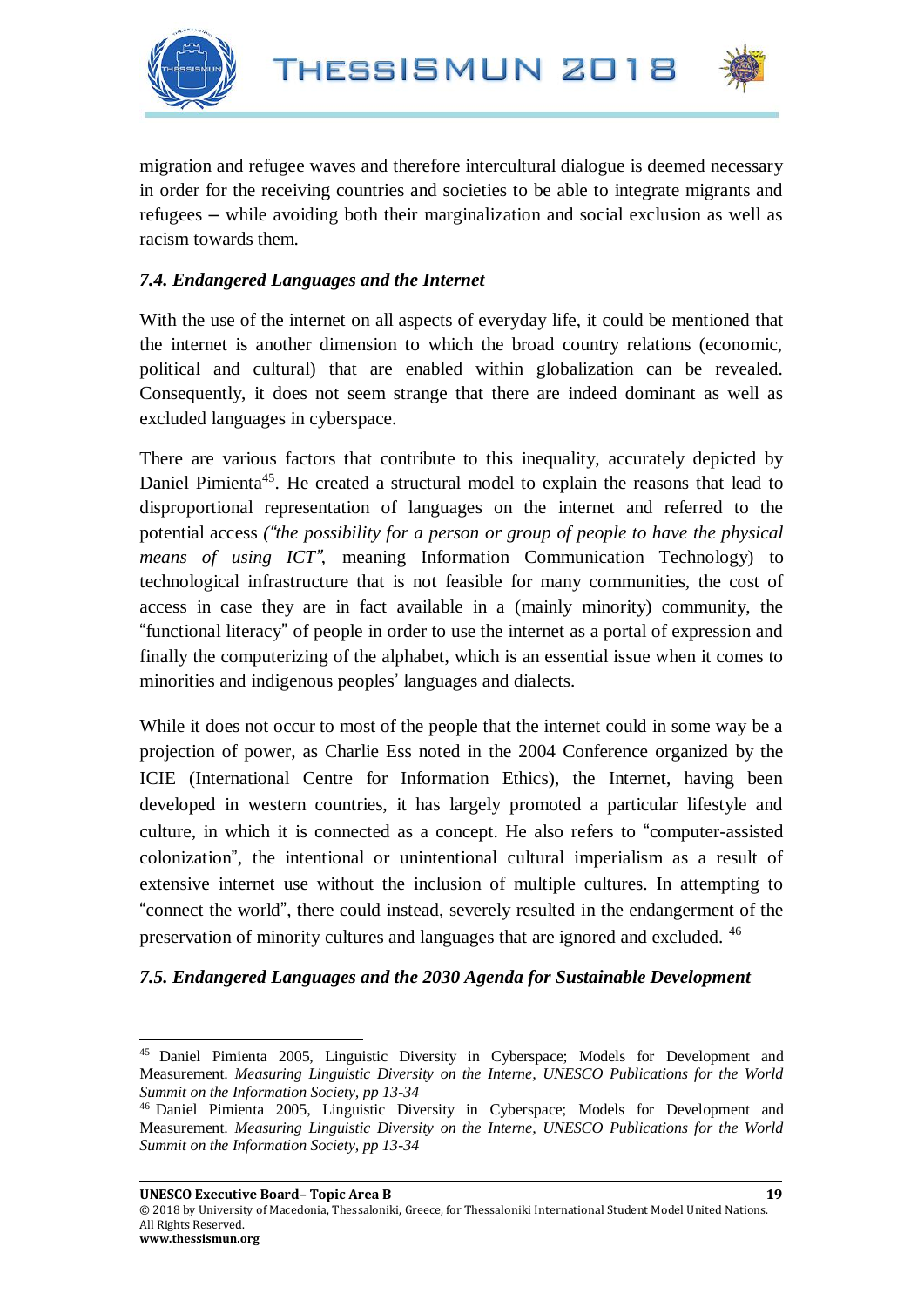





The preservation of endangered languages through the implementation of public policies and international action with that aim is, by definition, compatible with the concept of the 2030 Agenda for Sustainable Development.

Building upon the Millennium Development Goals, the (often referred to as) Sustainable Development Goals (SDGs) are an important initiative towards achieving prosperity and ensuring

the dignity of all, under the scope of the general goal of rendering a sustainable future for the next generations.<sup>47</sup>

More specifically, Goal 10: *Reduced inequalities* refer mainly to income inequalities and the need for economic and social inclusiveness. <sup>48</sup> The marginalization and employment exclusion of people, who speak less powerful languages is one of the factors leading those groups to change their attitude towards their own language, rendering later implemented policies completely unnecessary since by that time, the speakers themselves have no concern about preserving their own language.

Goal 11: *Make cities inclusive, safe, resilient and sustainable* is precisely the prerequisite that needs to be met in order for the minority languages and dialects to – not only be preserved but also – flourish along with the dominant languages.





Finally, Goal 17: Partnership for all Goals refers to the effective collaboration of governments, the private sector and civil society. <sup>49</sup> Governments of countries with decreased soft power and less powerful languages, the private sector and the linguistic prerequisites for employment as well as parts of civil society that focus on endangered languages make clear that groups of people whose language is endangered – not

<sup>47</sup> Sustainable Development Knowledge Platform. Transforming our world: the 2030 Agenda for Sustainable Development. [online]. 2017. [Accessed 23 December 2017]. Available from[:https://sustainabledevelopment.un.org/post2015/transformingourworld](https://sustainabledevelopment.un.org/post2015/transformingourworld) 

<sup>48</sup>United Nations. *Sustainable Development Goals, Goal 10: Reduce Inequality within and among countries*. [online]. 2017. [Accessed 22 December 2017]. Available from*: <http://www.un.org/sustainabledevelopment/inequality/>*

**UNESCO Executive Board– Topic Area B 20**

© 2018 by University of Macedonia, Thessaloniki, Greece, for Thessaloniki International Student Model United Nations. All Rights Reserved. **www.thessismun.org**

<sup>49</sup> United Nations. *Sustainable Development Goals, Goal 17: Revitalize Global Partnership for Sustainable Development.* [online]. 2017. [Accessed 21 December 2017] Available from: <http://www.un.org/sustainabledevelopment/globalpartnerships/>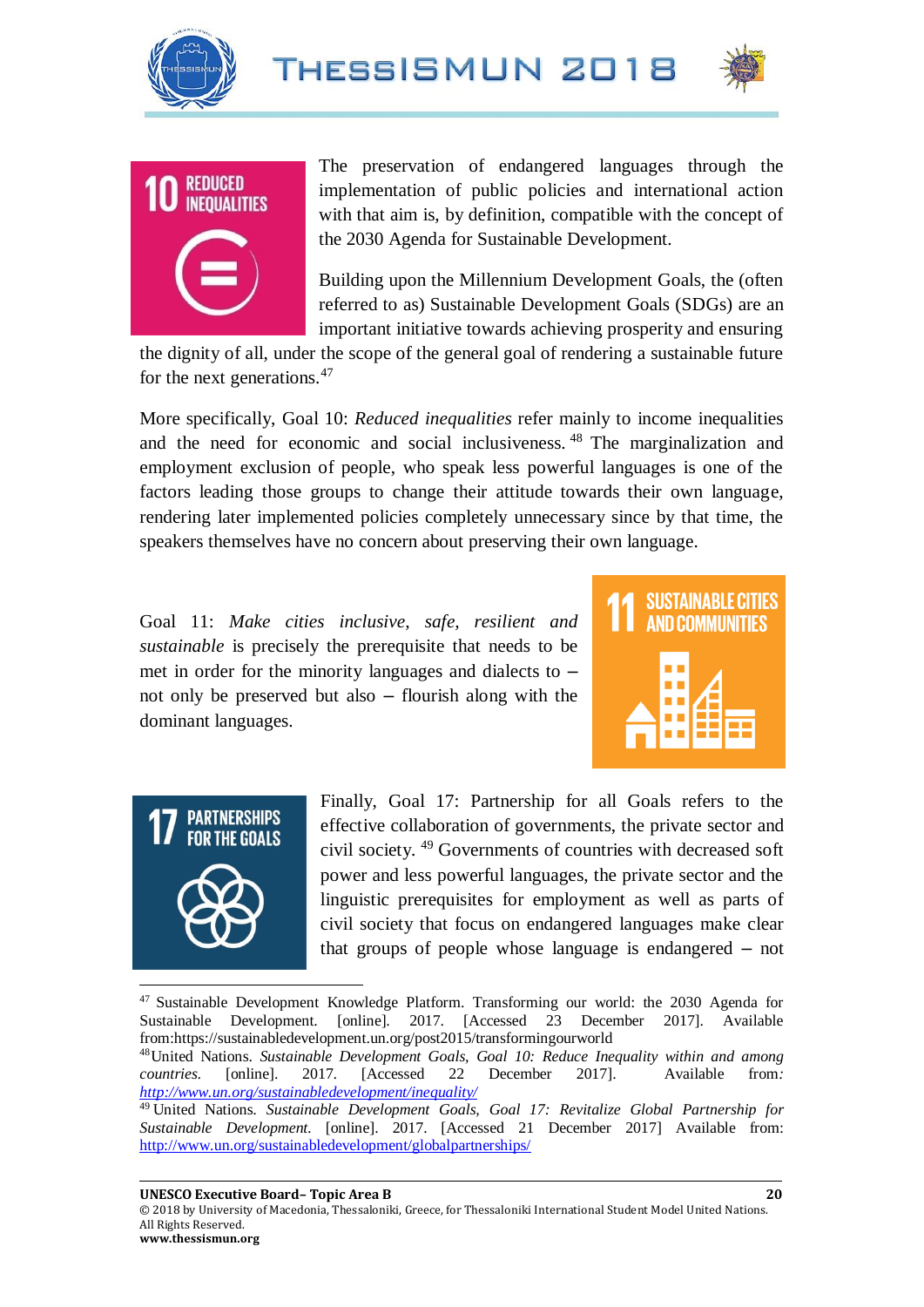

only could – but ought to take part in the sustainability process.

#### **8. Actions that have already been taken**

In an attempt to preserve endangered languages, UNESCO has taken important steps both for the immediate protection of languages and the awareness of people in the long-term. Some of them are:

#### *a) UNESCO Interactive Atlas*

The UNESCO Interactive Atlas, in the context of a joint partnership between UNESCO and TALKMATE<sup>50</sup>, aims to the preservation of endangered languages by keeping record of the languages that face endangerment as well as their level of endangerment (as explained earlier). It is a systematic approach that in addition to providing with a clear picture of the problem, it also raises public's awareness and visualizes the extent of the linguistic loss.

#### *b) Recent UNESCO Initiatives*

#### **I. Broadband Commission:**

The establishment of the Broadband Commission for Digital Development in 2010 came five years after the World Summit on the Information Society (WSIS), and ten years after the launch of the Millennium Development Goals (MDGs). The Broadband Commission for Digital Development supports that high-speed, highcapacity broadband connections to the Internet are an essential element in modern society, with wide economic and social benefits. Its mission is to promote the adoption of broadband-friendly practices and policies so that the entire world can take advantage of the benefits that broadband can offer.<sup>51</sup>This initiative aims at the expansion of the internet to all peoples including speakers of minority languages.

#### **II. World Summit on Information Society**

Cultural and linguistic diversity (WSIS Action Line C8), while stimulating respect for cultural identity, traditions and religions, is essential to the development of an

© 2018 by University of Macedonia, Thessaloniki, Greece, for Thessaloniki International Student Model United Nations. All Rights Reserved.

 $\overline{\phantom{a}}$ 

<sup>50</sup>UNESCO. *Launch Partnership with Beijing 200H Education Technology Co. Ltd. (TALKMATE).*  [online]. 2016. [Accessed 12 December 2017]. Available from: [https://en.unesco.org/events/launch](https://en.unesco.org/events/launch-partnership-beijing-200h-education-technology-co-ltd-talkmate)[partnership-beijing-200h-education-technology-co-ltd-talkmate](https://en.unesco.org/events/launch-partnership-beijing-200h-education-technology-co-ltd-talkmate)

<sup>51</sup>UNESCO. *Communication and Information*. [online] 2017. [Accessed 19 December 2017]. Available from[: http://www.unesco.org/new/en/communication-and-information/access-to-knowledge/linguistic](http://www.unesco.org/new/en/communication-and-information/access-to-knowledge/linguistic-diversity-and-multilingualism-on-internet/special-initiatives-and-events/)[diversity-and-multilingualism-on-internet/special-initiatives-and-events/](http://www.unesco.org/new/en/communication-and-information/access-to-knowledge/linguistic-diversity-and-multilingualism-on-internet/special-initiatives-and-events/)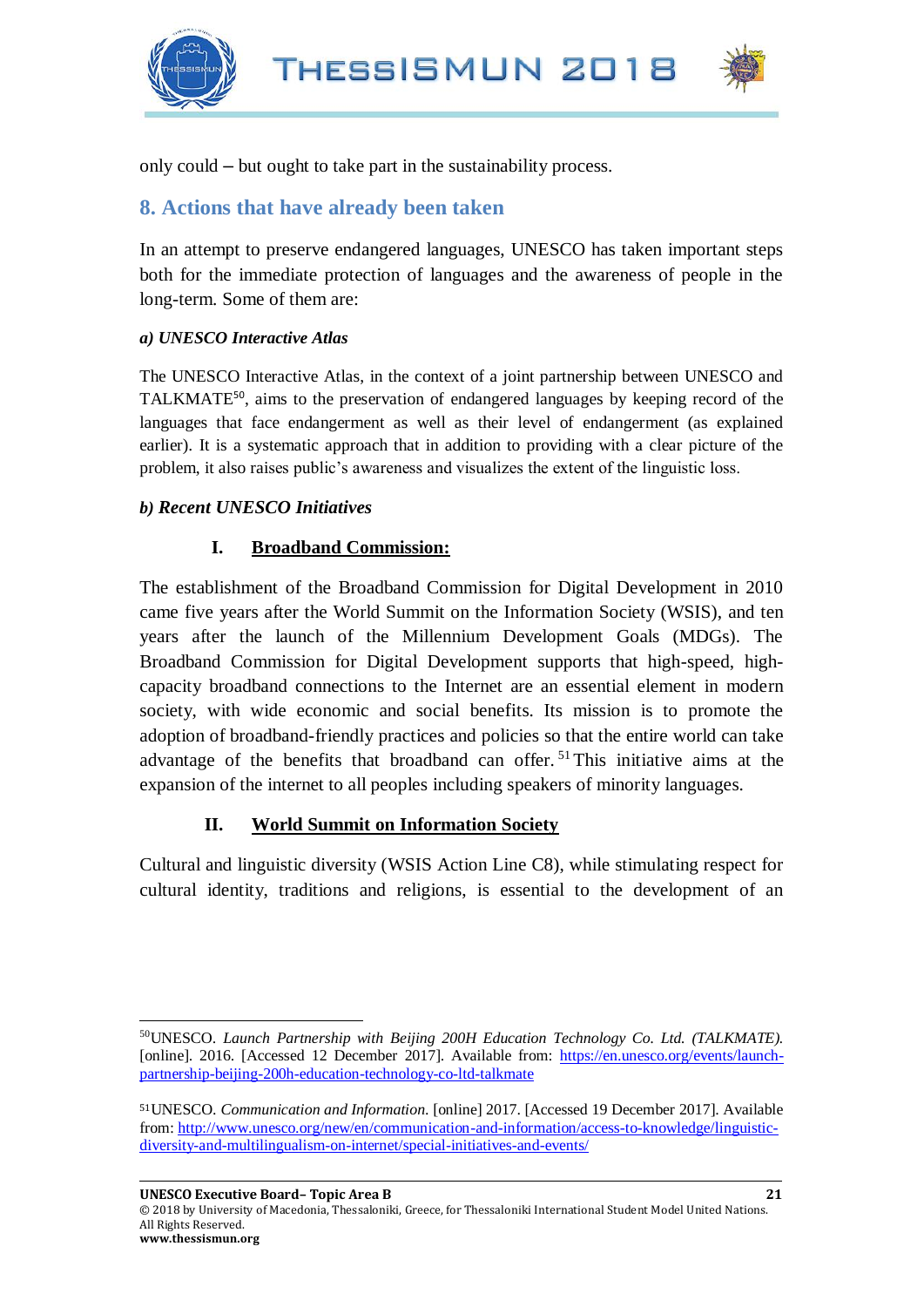THESSISMUN 2018





Information Society based on the dialogue among cultures and regional and international cooperation. It is an important factor for sustainable development.<sup>52</sup>

Action Line C8, Cultural Diversity and Identity, initiated by UNESCO, brought some important aspects of this topic to the attention of influential stakeholders in the field of Information with the aim of ensuring the linguistic and cultural preservation of marginalized communities in a world that is becoming increasingly intertwined through the internet. Consequently, the implementation of national policies that are in harmony with this concept were highly encouraged. A very important step was the suggestion to enhance local media and the creation and distribution of software supporting local languages in order for the Information Society to include minorities.<sup>53</sup>

#### **III. Internet Governance Forum**

The World Summit on the Information Society (WSIS) resulted in the creation of the multistakeholder Internet Governance Forum – an annual forum in which international agencies, governments, Internet professionals, business and civil society organizations can explore, on equal footing, the development on the Internet and its interaction with other area of public policy.<sup>54</sup>

#### **9. Points to be addressed**

- ➢ How can globalization become an opportunity to preserve languages and promote intercultural dialogue?
- ➢ Which measures should be adopted and implemented by governments in order to preserve linguistic diversity?
- $\triangleright$  Are there any cases in which globalization has contributed to the preservation of endangered languages?
- ➢ Why is it necessary to preserve minority languages?
- $\triangleright$  In what ways can governments could promote intercultural dialogue?
- ➢ How can SDGs' implementation be combined with the preservation of endangered languages?
- ➢ Which are the main reasons why past language policies and initiatives had failed?

<sup>53</sup>World Summit on the Information Society. *Plan of Action* [online] 2003. [Accessed 17 January 2018]. Available from[: http://www.itu.int/net/wsis/docs/geneva/official/poa.html#c8](http://www.itu.int/net/wsis/docs/geneva/official/poa.html#c8)

l <sup>52</sup>UNESCO. *Communication and Information*. [online] 2017. [Accessed 19 December 2017]. Available from: [http://www.unesco.org/new/en/communication-and-information/access-to-knowledge/linguistic](http://www.unesco.org/new/en/communication-and-information/access-to-knowledge/linguistic-diversity-and-multilingualism-on-internet/special-initiatives-and-events/)[diversity-and-multilingualism-on-internet/special-initiatives-and-events/](http://www.unesco.org/new/en/communication-and-information/access-to-knowledge/linguistic-diversity-and-multilingualism-on-internet/special-initiatives-and-events/)

<sup>54</sup>UNESCO. *Communication and Information*. [online] 2017. [Accessed 19 December 2017]. Available from: [http://www.unesco.org/new/en/communication-and-information/access-to-knowledge/linguistic](http://www.unesco.org/new/en/communication-and-information/access-to-knowledge/linguistic-diversity-and-multilingualism-on-internet/special-initiatives-and-events/)[diversity-and-multilingualism-on-internet/special-initiatives-and-events/](http://www.unesco.org/new/en/communication-and-information/access-to-knowledge/linguistic-diversity-and-multilingualism-on-internet/special-initiatives-and-events/)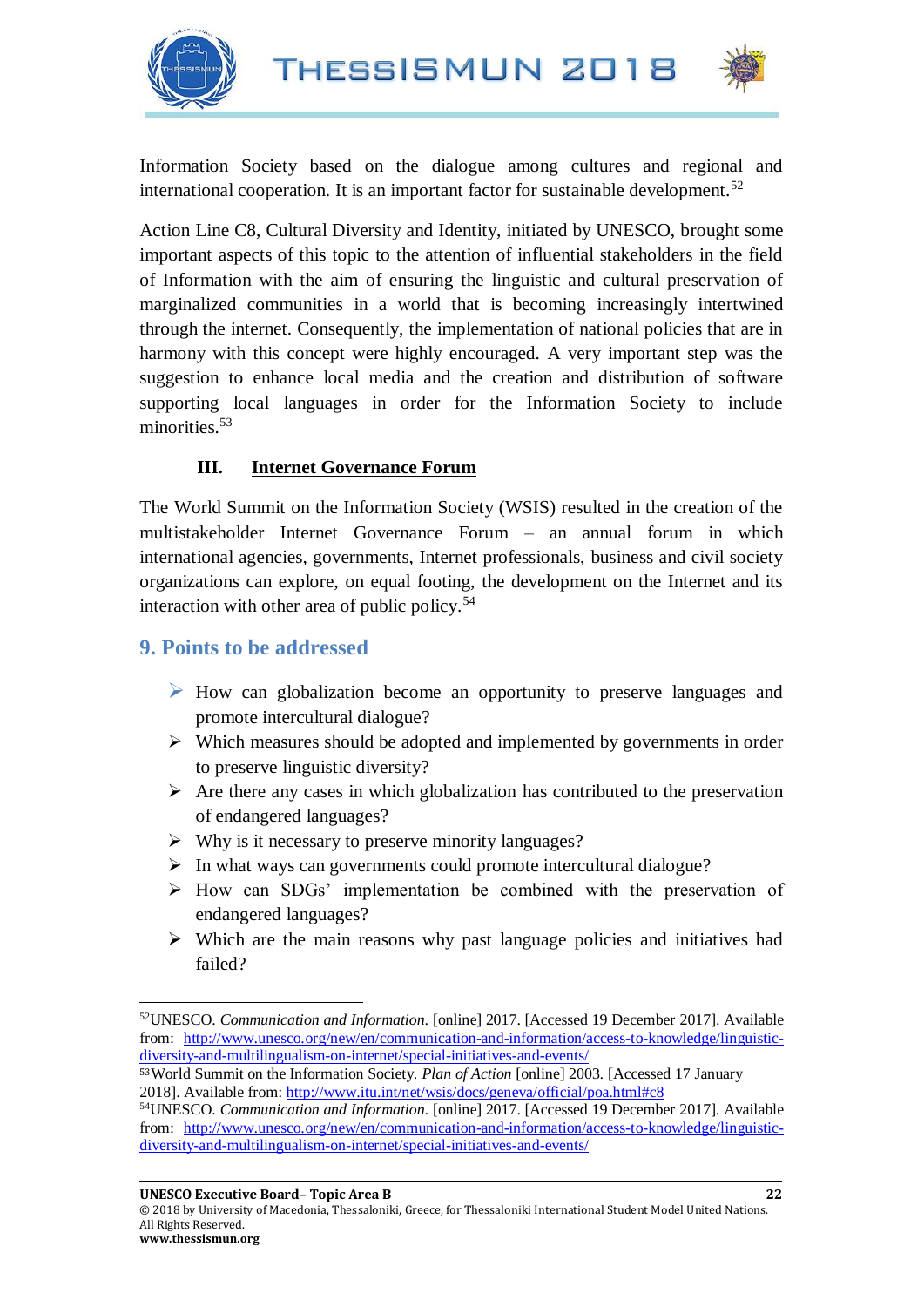



- $\triangleright$  In what ways can the Internet be used in order to promote intercultural dialogue and the preservation of languages?
- ➢ Which are the reasons why this matter has not been decisively addressed and resolved so far?
- ➢ How could minority language speakers be empowered in order to keep a positive attitude towards their language?

## **10.Conclusion**

Through its programmes on the protection of endangered languages, UNESCO wishes to contribute to the safeguarding and transmission of cultural diversity, linguistic diversity and the diversity of our living or intangible heritage.

Languages have always been developing and splitting. However, the scale in which languages are disappearing nowadays appears to be unprecedented. For languages to survive in modernity, is not an easy challenge: the language has to be used in a large number of relevant domains, for instance in education, the media and public space; it also has to be highly thought of by its speakers. For this to be possible, extensive language documentation, selection or creation of a standard form of the language, standardized writing system, development of teaching materials and collection and publication of literary and other texts seem as necessary measures.

If we want to make a difference and if we want to be able to measure the impact of the implementation of language policies and planning activities, we need figures, not just about numbers of languages and speakers, but also about the status, corpus and acquisition of languages. UNESCO's Intangible Heritage Section will be happy to continue the development of detailed indicators that will allow us to measure and monitor the developments of languages, and especially endangered languages.

Over the past decades much has been learnt by many minority language communities on how to promote and regenerate their languages. This knowledge needs to be able to be used, in order to preserve languages considered as being endangered. In other words, there needs to be a highly structured way of sharing good practice, which is based on good networking between all minority language communities.

## **11. Bibliography**

✓ Unesco.org. (2018). *About us | United Nations Educational, Scientific and Cultural Organization*. [online] [Accessed 4 Jan. 2018]. Available from: <http://www.unesco.org/new/en/social-and-human-sciences/about-us/>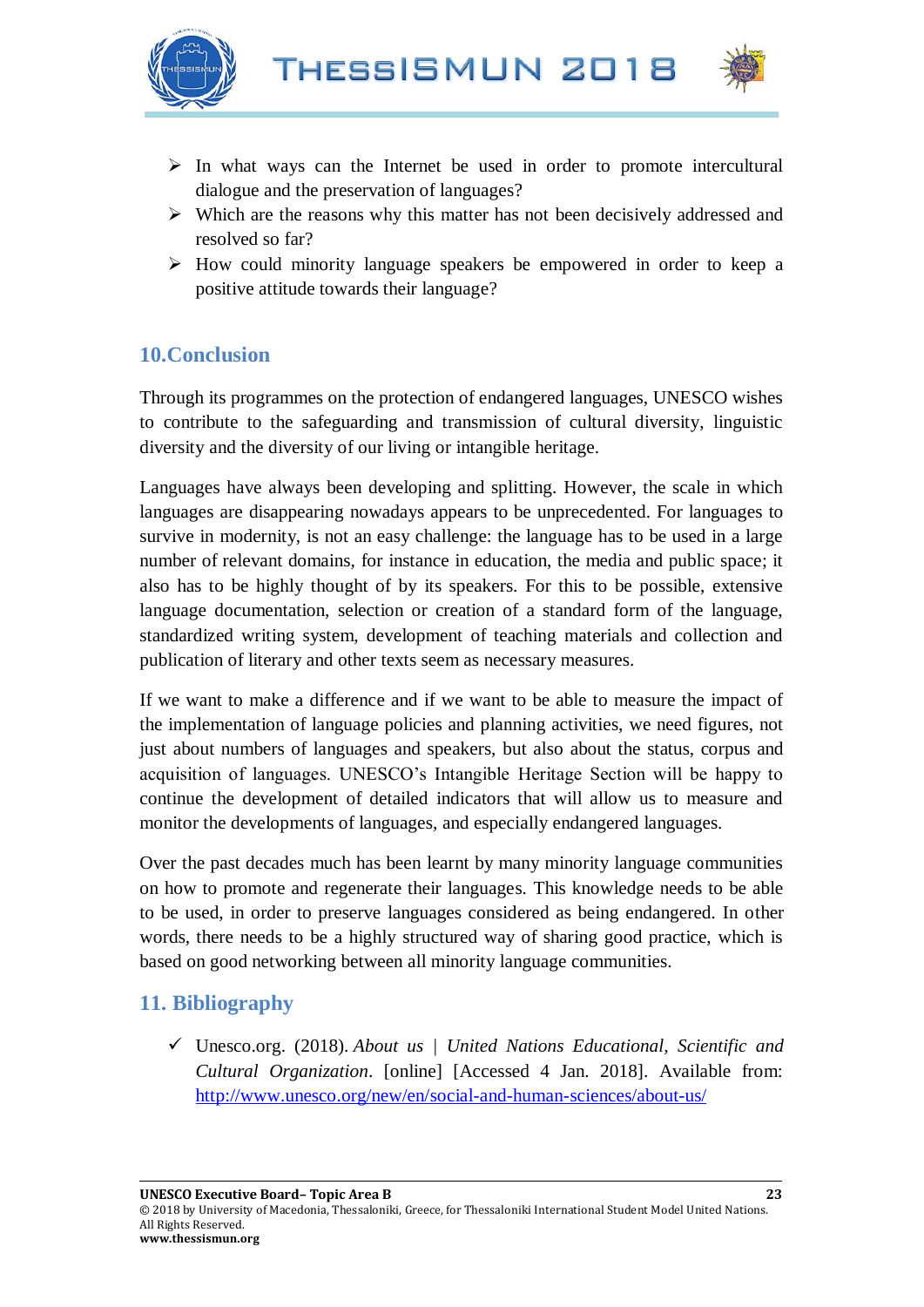



- ✓ hUNESCO. (2018). *Learning to Live Together*[.\[online\] \[Accessed 4 Jan.](http://en.unesco.org/themes/learning-live-together)  [2018\].](http://en.unesco.org/themes/learning-live-together) Available from:<https://en.unesco.org/themes/learning-live-together>
- ✓ ["UNDG Members".](https://web.archive.org/web/20110511144047/http:/www.undg.org/index.cfm?P=13) United Nations Development Group. Archived from [the](http://www.undg.org/index.cfm?P=13)  [original](http://www.undg.org/index.cfm?P=13) on 11 May 2011. Retrieved 8 August2011.
- ✓ [UNESCO General Conference; 34th; Medium-term Strategy, 2008–2013;](http://unesdoc.unesco.org/images/0014/001499/149999e.pdf)  [2007"](http://unesdoc.unesco.org/images/0014/001499/149999e.pdf) (PDF). Retrieved 8 August 2011.
- ✓ Britannica Encyclopedia. *Language Definition, Characteristics and Change* [online] 2017 [Accessed 24 December 2017] Available from: <https://www.britannica.com/topic/language>
- ✓ UNESCO*. Frequently Asked Questions on Endangered Languages* [online] 2017 [Accessed 28 November 2017]. Available from: [http://www.unesco.org/new/en/culture/themes/endangered-languages/faq-on](http://www.unesco.org/new/en/culture/themes/endangered-languages/faq-on-endangered-languages/)[endangered-languages/](http://www.unesco.org/new/en/culture/themes/endangered-languages/faq-on-endangered-languages/)
- ✓ UNESCO. *Atlas of Languages in Danger* [online] 2017 [Accessed 30 November 2017] Available from: [http://www.unesco.org/new/en/culture/themes/endangered-languages/atlas-of](http://www.unesco.org/new/en/culture/themes/endangered-languages/atlas-of-languages-in-danger/)[languages-in-danger/](http://www.unesco.org/new/en/culture/themes/endangered-languages/atlas-of-languages-in-danger/)
- ✓ Cambridge Dictionary. *Dialect Meaning* [online]. 2017. [Accessed 30 November 2017] Available from: <https://dictionary.cambridge.org/dictionary/english/dialect>
- ✓ UNESCO. *Cultural Diversity*. [online]. 2017. [Accessed 25 December 2017]. Available from: [http://www.unesco.org/new/en/social-and-human](http://www.unesco.org/new/en/social-and-human-sciences/themes/international-migration/glossary/cultural-diversity/)[sciences/themes/international-migration/glossary/cultural-diversity/](http://www.unesco.org/new/en/social-and-human-sciences/themes/international-migration/glossary/cultural-diversity/)
- ✓ UNESCO. *Intercultural Dialogue*. [online]. 2017. [Accessed 23 December 2017]. Available from: <http://www.unesco.org/new/en/culture/themes/dialogue/intercultural-dialogue/>
- ✓ UNESCO. *Globalization.* [online]. 2017. [Accessed 15 December 2017]. Available from: [http://www.unesco.org/new/en/social-and-human](http://www.unesco.org/new/en/social-and-human-sciences/themes/international-migration/glossary/globalisation/)[sciences/themes/international-migration/glossary/globalisation/](http://www.unesco.org/new/en/social-and-human-sciences/themes/international-migration/glossary/globalisation/)
- ✓ Belloc, H. (1967). *On*. Freeport, N.Y.: Books for Libraries Press.
- ✓ Africa Review. (2017). *Africa's disappearing languages.* [Accessed 25 Dec. 2017]. [online] Available from: [http://www.africareview.com/special](http://www.africareview.com/special-reports/Africas-endangered-languages/979182-2008252-3d6e3wz/index.html)[reports/Africas-endangered-languages/979182-2008252-3d6e3wz/index.html](http://www.africareview.com/special-reports/Africas-endangered-languages/979182-2008252-3d6e3wz/index.html)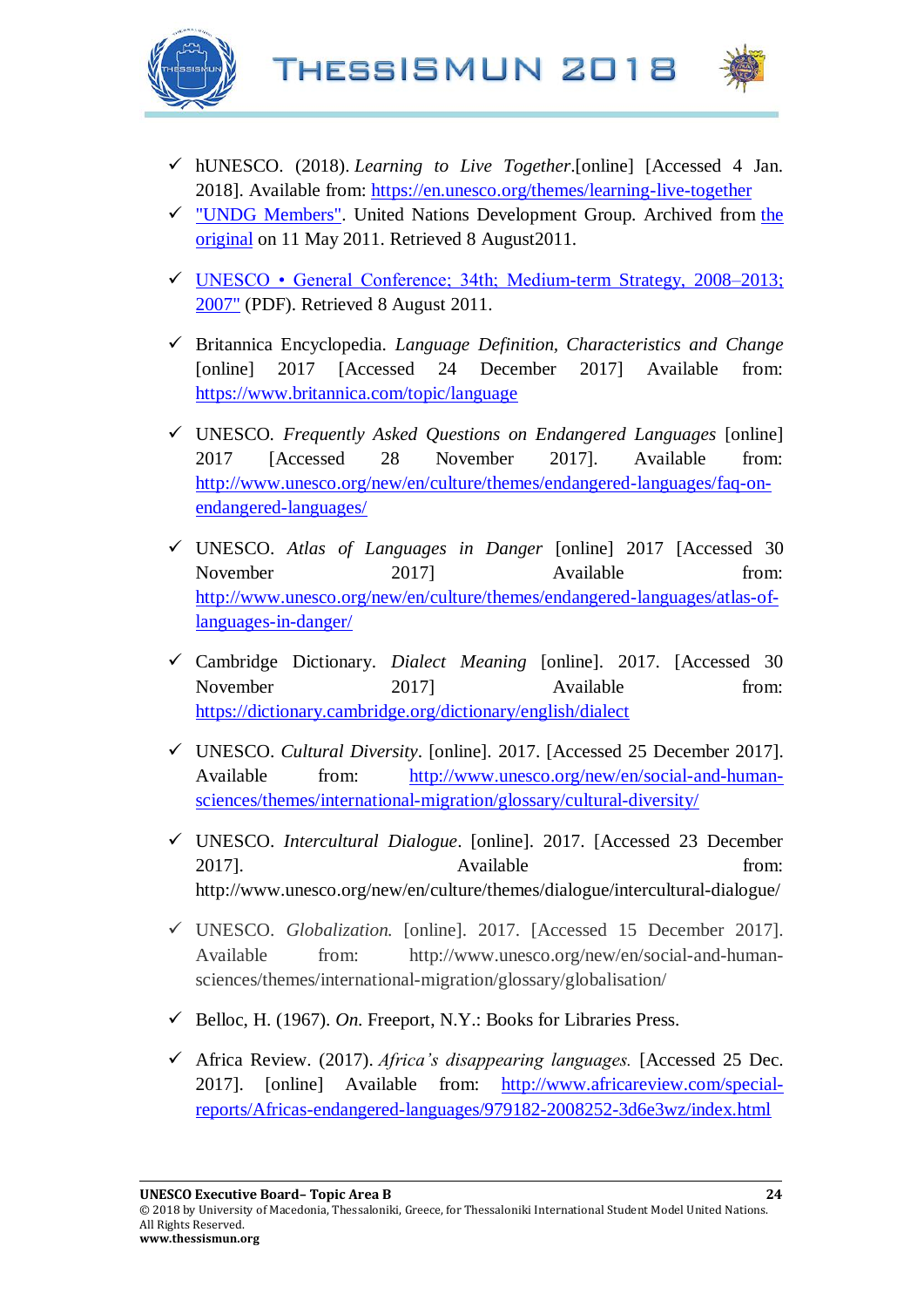



- ✓ Ciplnet.com. (2017). *CIPL - International Congress of Linguists*. [online] Available at: http://www.ciplnet.com/international-congress-of-linguists/ [Accessed 27 Dec. 2017].
- ✓ *Brenzinger, Matthias (2007). Language diversity endangered. Berlin, New York: [Mouton de Gruyter.](https://en.wikipedia.org/wiki/Mouton_de_Gruyter) pp. 206–207. [ISBN](https://en.wikipedia.org/wiki/International_Standard_Book_Number_(identifier)) [3110170493,](https://en.wikipedia.org/wiki/Special:BookSources/3110170493) [ISBN](https://en.wikipedia.org/wiki/International_Standard_Book_Number_(identifier)) [978-3-11-](https://en.wikipedia.org/wiki/Special:BookSources/978-3-11-017049-8) [017049-8.](https://en.wikipedia.org/wiki/Special:BookSources/978-3-11-017049-8)*
- ✓ *["Atlas of the World's Languages in Danger".](http://www.unesco.org/new/en/culture/themes/endangered-languages/atlas-of-languages-in-danger/) new edition of the Atlas of endangered languages. UNESCO. 2012. Retrieved 30 April 2012.*
- ✓ *["UNESCO Interactive Atlas of the World's Languages in Danger"](http://www.unesco.org/new/en/culture/themes/endangered-languages/atlas-of-languages-in-danger/) (in English, French, and Spanish). UNESCO. 2011. Retrieved 26 June 2011.*
- ✓ Himalayanlanguages.org. (2017). *Cite a Website - Cite This For Me*. [Accessed 25 Dec. 2017]. [online] Available from: http://www.himalayanlanguages.org/files/driem/pdfs/2007EndangeredLggsSo uthAsia.pdf
- ✓ Unesco.org. (2017). *Language vitality | United Nations Educational, Scientific and Cultural Organization*. [online] [Accessed 25 Dec. 2017]. Available from: [http://www.unesco.org/new/en/culture/themes/endangered](http://www.unesco.org/new/en/culture/themes/endangered-languages/language-vitality/)[languages/language-vitality/](http://www.unesco.org/new/en/culture/themes/endangered-languages/language-vitality/)
- ✓ Unesco.org. (2017). *UNESCO Atlas of the World's Languages in danger*. [online] [Accessed 25 Dec. 2017]. Available at: <http://www.unesco.org/languages-atlas/>
- ✓ Ohchr.org. (2017). *OHCHR | Vienna Declaration and Programme of Action*. [online] [Accessed 13 Dec. 2017]. Available at: <http://www.ohchr.org/EN/ProfessionalInterest/Pages/Vienna.aspx>
- $\checkmark$  Vienna World Conference (OHCHR's official site)
- ✓ Portal.unesco.org. (2017). *UNESCO Universal Declaration on Cultural Diversity: UNESCO*. [online] [Accessed 13 Dec. 2017]. Available from: [http://portal.unesco.org/en/ev.php-](http://portal.unesco.org/en/ev.php-URL_ID=13179&URL_DO=DO_TOPIC&URL_SECTION=201.html)[URL\\_ID=13179&URL\\_DO=DO\\_TOPIC&URL\\_SECTION=201.html](http://portal.unesco.org/en/ev.php-URL_ID=13179&URL_DO=DO_TOPIC&URL_SECTION=201.html)
- ✓ Unesco.org. (2017). *Convention for Safeguarding Intangible Cultural Heritage | United Nations Educational, Scientific and Cultural Organization*. [online] [Accessed 21 Dec. 2017].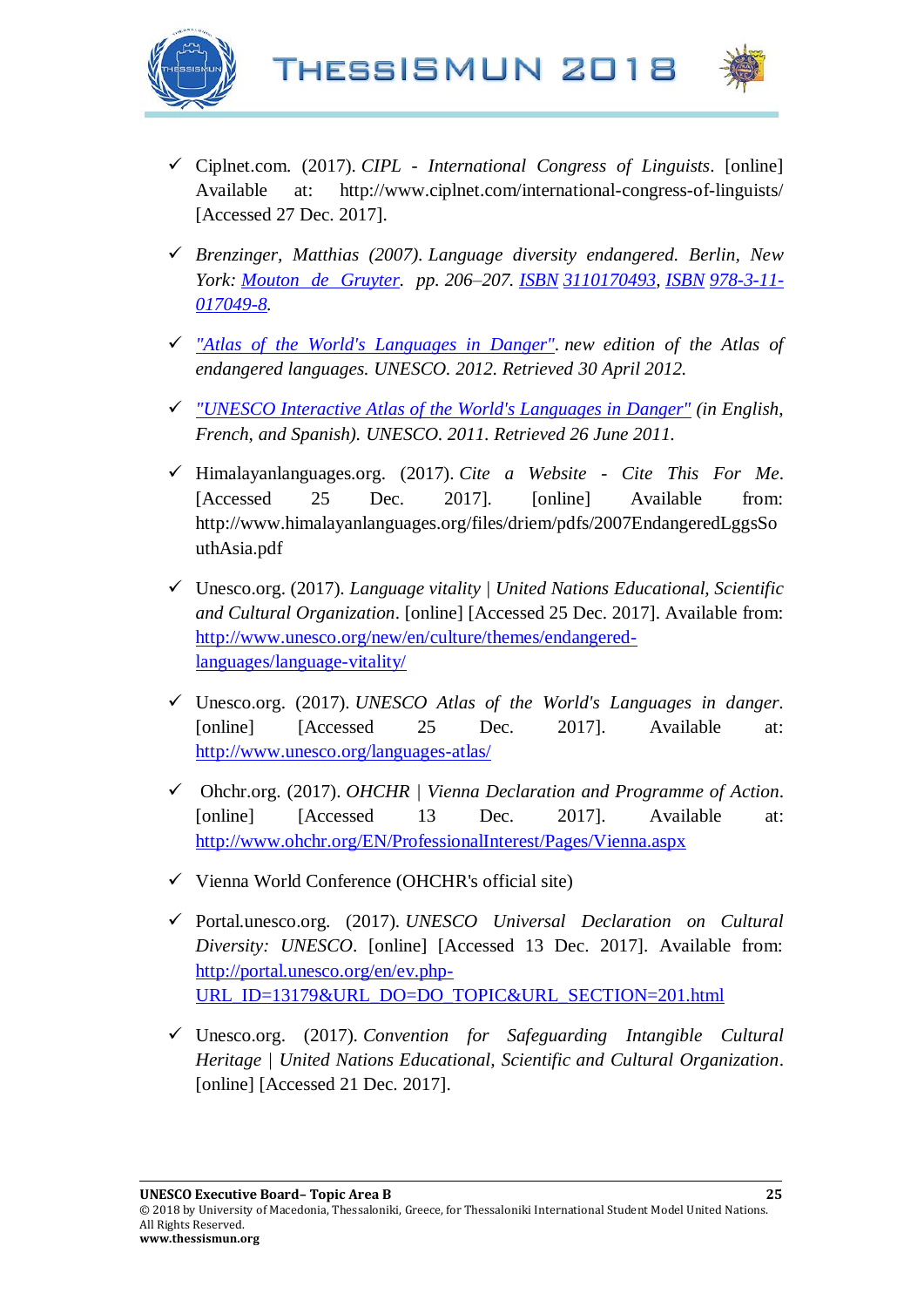



- Available at: [http://www.unesco.org/new/en/santiago/culture/intangible](http://www.unesco.org/new/en/santiago/culture/intangible-heritage/convention-intangible-cultural-heritage/)[heritage/convention-intangible-cultural-heritage/](http://www.unesco.org/new/en/santiago/culture/intangible-heritage/convention-intangible-cultural-heritage/)
- ✓ Portal.unesco.org. (2017). *Recommendation concerning the Promotion and Use of Multilingualism and Universal Access to Cyberspace*. [online] [Accessed 21 Dec. 2017].
- ✓ Available at: [http://portal.unesco.org/en/ev.php-](http://portal.unesco.org/en/ev.php-URL_ID=17717&URL_DO=DO_TOPIC&URL_SECTION=201.html)[URL\\_ID=17717&URL\\_DO=DO\\_TOPIC&URL\\_SECTION=201.html](http://portal.unesco.org/en/ev.php-URL_ID=17717&URL_DO=DO_TOPIC&URL_SECTION=201.html)
- ✓ Languages, E. and Europe, C. (2017). *The European Charter for Regional or Minority Languages is the European convention for the protection and promotion of languages used by traditional minorities.*. [online] [Accessed 21 Dec. 2017].
- $\checkmark$  European Charter for Regional  $\checkmark$  -or Minority Languages. Available at: <https://www.coe.int/en/web/european-charter-regional-or-minority-languages>
- ✓ FCNM, N. and Europe, C. (2017). *Framework Convention for the Protection of National Minorities*. [online] National Minorities (FCNM) [Accessed 21 Dec. 2017]. Available at: [https://www.coe.int/en/web/minorities/home?](https://www.coe.int/en/web/minorities/home)
- $\checkmark$  Joseph S. Nye, Jr. Foreign Policy No. 80, Twentieth Anniversary (Autumn, 1990), pp. 153-171
- $\checkmark$  Suzanne Romaine (2002) The Impact of Language Policy on Endangered Languages. *International Journal on Multicultural Societies (IJM*S), Vol. 4, No. 2 pp. 194-212International Journal on Multicultural Societies (IJMS), Vol. 4, No. 2, pp. 194-212
- $\checkmark$  Joshua A. Fishman (2002) Endangered Minority Languages: Prospects for Sociolinguistic Research. *International Journal on Multicultural Societies (IJM*S), Vol. 4, No. 2, pp. 270-275
- $\checkmark$  UNESCO/UNU Conference. Is it Globalization that Endangers Languages? [online]. 2008. [Accessed 18 December 2017] Available from: [http://archive.unu.edu/globalization/2008/files/UNU-UNESCO\\_Ostler.pdf](http://archive.unu.edu/globalization/2008/files/UNU-UNESCO_Ostler.pdf)
- $\checkmark$  Suzanne Romaine (2002) The Impact of Language Policy on Endangered Languages. *International Journal on Multicultural Societies (IJM*S), Vol. 4, No. 2 pp. 194-212
- ✓ Stanford Encyclopedia of Philosophy. *The Language of Thought Hypothesis*. [online]. 2010. [Accessed 17 December 2017]. Available from: <https://plato.stanford.edu/entries/language-thought/>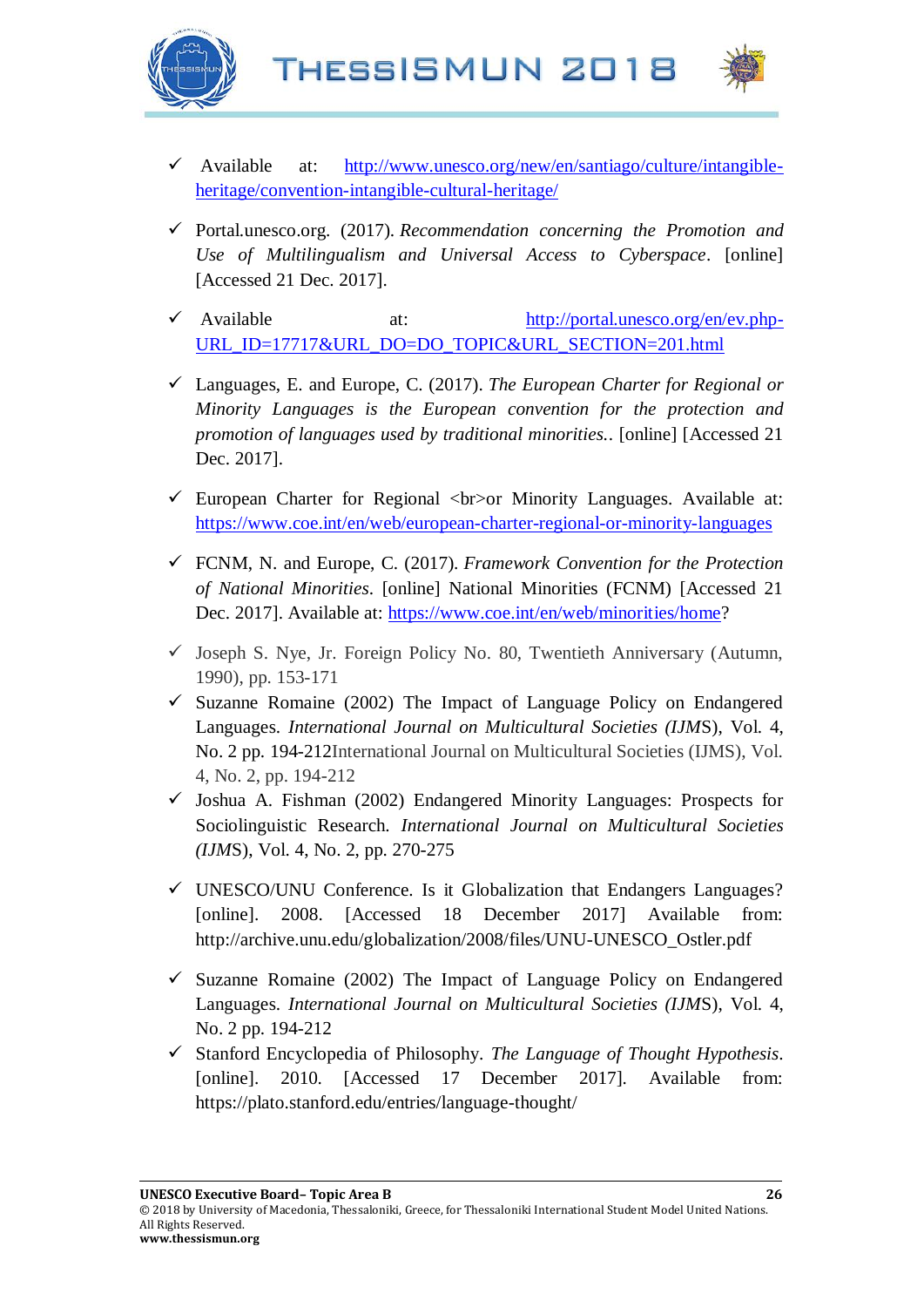





- ✓ UNESCO World Report. *Investing in Cultural Diversity and Intercultural Dialogue*. [online]. 2009 [Accessed 25 December 2017]. Available from[:http://www.un.org/en/events/culturaldiversityday/pdf/Investing\\_in\\_cultu](http://www.un.org/en/events/culturaldiversityday/pdf/Investing_in_cultural_diversity.pdf) [ral\\_diversity.pdf](http://www.un.org/en/events/culturaldiversityday/pdf/Investing_in_cultural_diversity.pdf)
- $\checkmark$  For example, the 1948 Palestine War between the Israelis and the Arabs is referred to as "War of Independence" from the former whereas as the "Nakba" (=disaster) from the latter.
- ✓ UNESCO World Report. *Investing in Cultural Diversity and Intercultural Dialogue*. [online]. 2009 [Accessed 25 December 2017]. Available from[:http://www.un.org/en/events/culturaldiversityday/pdf/Investing\\_in\\_cultu](http://www.un.org/en/events/culturaldiversityday/pdf/Investing_in_cultural_diversity.pdf) [ral\\_diversity.pdf](http://www.un.org/en/events/culturaldiversityday/pdf/Investing_in_cultural_diversity.pdf)
- ✓ UNESCO World Report. *Investing in Cultural Diversity and Intercultural Dialogue.* [online]. 2009 [Accessed 25 December 2017]. Available from[:http://www.un.org/en/events/culturaldiversityday/pdf/Investing\\_in\\_cultu](http://www.un.org/en/events/culturaldiversityday/pdf/Investing_in_cultural_diversity.pdf) [ral\\_diversity.pdf](http://www.un.org/en/events/culturaldiversityday/pdf/Investing_in_cultural_diversity.pdf)
- $\checkmark$  Daniel Pimienta 2005, Linguistic Diversity in Cyberspace; Models for Development and Measurement. *Measuring Linguistic Diversity on the Interne, UNESCO Publications for the World Summit on the Information Society, pp 13-34*
- $\checkmark$  Sustainable Development Knowledge Platform. Transforming our world: the 2030 Agenda for Sustainable Development. [online]. 2017. [Accessed 23 December 2017]. Available from[:https://sustainabledevelopment.un.org/post2015/transformingourworld](https://sustainabledevelopment.un.org/post2015/transformingourworld)

1United Nations. *Sustainable Development Goals, Goal 10: Reduce Inequality within and among countries*. [online]. 2017. [Accessed 22 December 2017]. Available from*:<http://www.un.org/sustainabledevelopment/inequality/>*

- ✓ United Nations. *Sustainable Development Goals, Goal 17: Revitalize Global Partnership for Sustainable Development.* [online]. 2017. [Accessed 21 December 2017] Available from: <http://www.un.org/sustainabledevelopment/globalpartnerships/>
- ✓ UNESCO. *Launch Partnership with Beijing 200H Education Technology Co. Ltd. (TALKMATE).* [online]. 2016. [Accessed 12 December 2017]. Available from: [https://en.unesco.org/events/launch-partnership-beijing-200h-education](https://en.unesco.org/events/launch-partnership-beijing-200h-education-technology-co-ltd-talkmate)[technology-co-ltd-talkmate](https://en.unesco.org/events/launch-partnership-beijing-200h-education-technology-co-ltd-talkmate)
- ✓ UNESCO. *Communication and Information*. [online] 2017. [Accessed 19 December 2017]. Available from: [http://www.unesco.org/new/en/communication-and-information/access-to-](http://www.unesco.org/new/en/communication-and-information/access-to-knowledge/linguistic-diversity-and-multilingualism-on-internet/special-initiatives-and-events/)

**UNESCO Executive Board– Topic Area B 27**